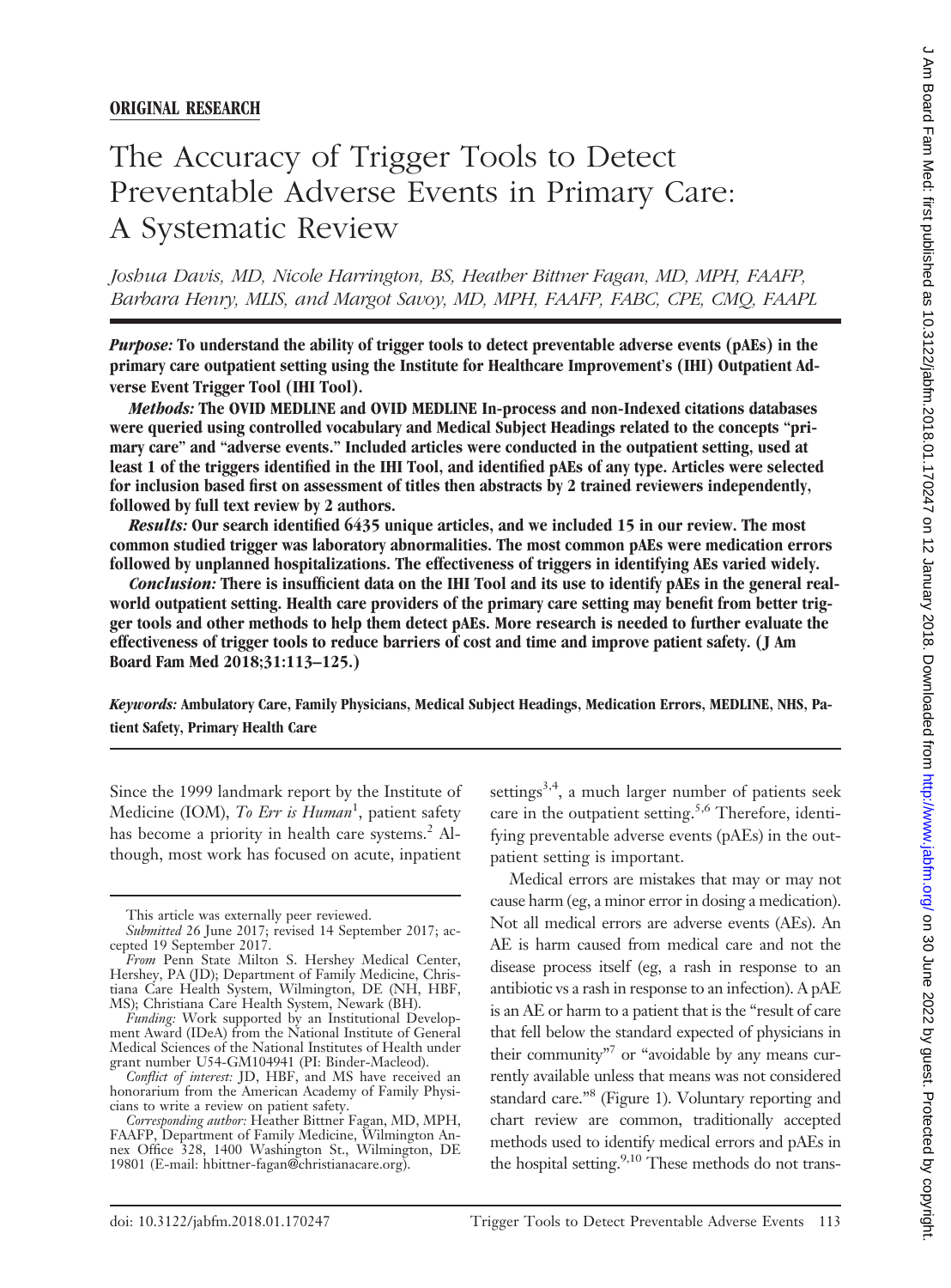**Figure 1. Venn diagram of relationship between medical errors, adverse events (AEs), and preventable adverse events (pAEs).**



late easily to the outpatient setting for several reasons. First, patients are not under constant observation in the outpatient setting. In fact, the provider-patient contact time is relatively limited. In addition, it is well documented that voluntary reporting vastly underestimates the rate of medical errors.<sup>11,12</sup> Finally, extensive chart review is not only costly, subjective, and unsustainable but also extremely time consuming and inefficient. $13-15$  One method for streamlining error identification of "high-risk" charts that should be reviewed for errors and AEs relies uses a collection high-risk situation or events called "triggers."<sup>16,17</sup> Several tools have been proposed<sup>18-20</sup>, but one of the most recognized is that from the Institute for Healthcare Improvement (IHI).<sup>19</sup> This IHI Outpatient Adverse Event Trigger Tool (IHI Tool) was developed by experts at the IHI using malpractice claims data and outlines eleven triggers to identify patient records at risk for an AE.19 The list of triggers can be found in Table 1. This tool was chosen because it has been previously described as particularly relevant to the outpatient and primary care setting and it represents an established list of predefined triggers.20

The tool developed by the IHI has been reportedly validated in outpatients to detect any AEs, preventable or not.<sup>19</sup> Although there are reasons why assessing preventability can be problematic<sup>21</sup>, pAEs and medical errors are opportunities for many safety interventions<sup>22</sup> and are often the most easily accepted improvement opportunities by providers due to their intuitive appeal as targets for improvement. We identified 5 systematic reviews that focused on safety events in the outpatient setting.15,23–26 However, none of these focused on the accuracy of tools in identifying pAEs.

Therefore, the goal of this systematic review was to determine the accuracy of each of the components of the IHI Tool, alone or in combination, in identifying pAEs in the outpatient primary care setting.

# **Methods**

This review was conducted by following the Preferred Reporting for Systematic Reviews and Meta-Analyses (PRISMA) Guidelines.<sup>27</sup> (online Appendix 1) A master's prepared medical librarian (BH) conducted a comprehensive literature search for English-language articles published on the use of a trigger tool to identify AEs in the outpatient setting. Dates searched were 1946 to Present in Ovid MEDLINE and Ovid MEDLINE In-Process & Other Non-Indexed Citations.

An initial search was run in December 2015. Following discussions among team members, the search was modified several times, with the final search strategy finalized and performed in February 2016. The search was updated in February 2017. We chose relevant controlled vocabulary (Medical Subject Headings and keywords) to capture the concepts of the outpatient setting and AEs. The search for these 2 concepts yielded 6435 articles. (Full search strategy available in online Appendix 2).

All article titles and abstracts were independently reviewed for inclusion by at least 2 trained reviewers (JD, NH, KB). If either reviewer selected a reference, they ordered the full text for further review. Using this strategy, 158 articles were obtained. The percent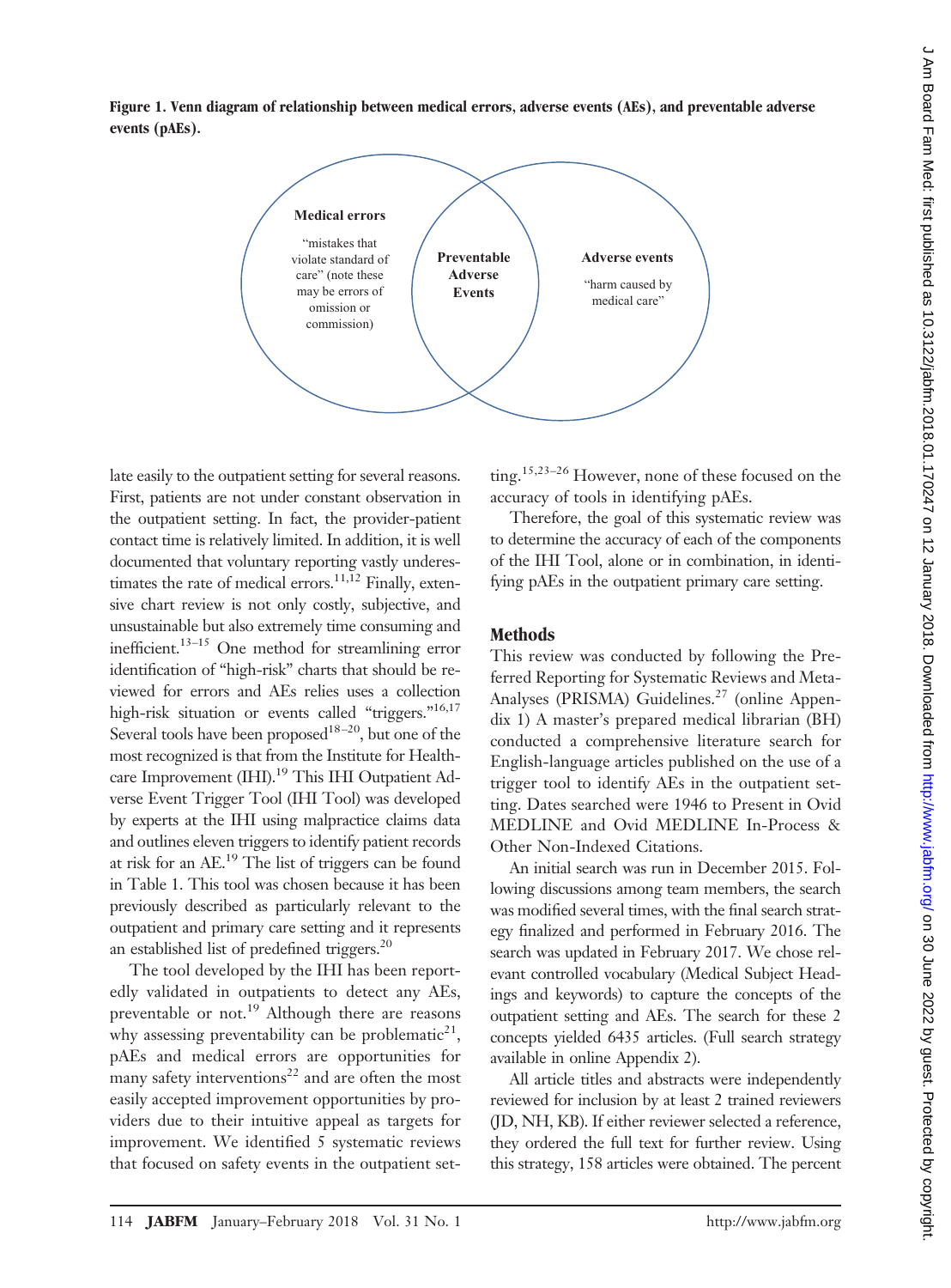|                                   |                                                                                                                    | Table 1. Summary of Studies included in a Systematic Review of Trigger Tools to Identify Preventable Adverse Events in the Outpatient Setting |                                                        |                                                                                                   |                                                                                                                               |                                                     |                                                                                            |
|-----------------------------------|--------------------------------------------------------------------------------------------------------------------|-----------------------------------------------------------------------------------------------------------------------------------------------|--------------------------------------------------------|---------------------------------------------------------------------------------------------------|-------------------------------------------------------------------------------------------------------------------------------|-----------------------------------------------------|--------------------------------------------------------------------------------------------|
| First Author<br>Last Name         | Patients <sub>(N)</sub>                                                                                            | Was<br>Measured<br>How pAE                                                                                                                    | AEs Evaluated                                          | pAE Detection<br>Rate                                                                             | Triggers Used (Details<br>within Footnotes)                                                                                   | No. of Triggers                                     | Method (C), or both<br>Manual Review (M),<br>Computerized Data<br>$\widehat{\mathfrak{B}}$ |
| Bigby et al. <sup>36</sup>        | General, from discharge<br>records ( $N = 527$ )                                                                   | Screened by investigator,<br>reviewed by 3 blinded,<br>independent<br>physicians                                                              | follow-up related<br>Any pAE, classified<br>as drug or | 9% preventable<br>admissions*                                                                     | Hospital admission                                                                                                            | 685 emergency<br>admissions                         | U                                                                                          |
| et al. $^{37}$<br>Brenner         | or urgent care, mean<br>Adults seeking primary<br>age 55 ( $N = 516$ )                                             | review by 2 physicians<br>Independent chart                                                                                                   | $\ensuremath{\mathrm{p}\Delta\mathrm{DE}}$             | $0.64\%$ pADEs<br>ameliorable<br>13.5%                                                            | Abnormal lab results <sup>†</sup>                                                                                             | 1342 triggers<br>excluded)<br>(1322)                | Ō                                                                                          |
| et al. $^{20}$<br>DeWet           | Urban PC ( $N = 500$ )                                                                                             | Record review, initially<br>physicians and 2<br>independent (5<br>nurses)                                                                     | Any pAE                                                | pAE, 9.4%<br>5.4% for<br>for $AE$                                                                 | >3 visits per week, >10<br>abnormalities, ED<br>consults per year,<br>visit, hospital<br>admission <sup>#</sup><br>laboratory | 730 triggers                                        | N                                                                                          |
| Field et al. <sup>33</sup>        | Medicare enrollees over<br>received health care<br>in one of the group<br>65 years old who<br>practices            | Chart review, screened<br>by pharmacist,<br>reviewed by 2<br>independent<br>physicians                                                        | <b>PADE</b>                                            | pharmacist<br>$1.8\%$ pADE<br>rate 9.2%<br>screening<br>after                                     | visit, and abnormal<br>Hospitalization, ED<br>lab result <sup>§</sup>                                                         | 23,917 triggers                                     | $\approx$                                                                                  |
| $\rm \, et \, al.^{38}$<br>Gandhi | clinic, mean age 47 to<br>General patients with at<br>least one visit to the<br>48 years old<br>$(N = 68,013)$     | independent clinicians<br>including at least one<br>"trained reviewers",<br>$1$ by $2$<br>Charts screened by<br>then reviewed<br>physician    | <b>PADE</b>                                            | rules 0.05%<br>laboratory<br>laboratory<br>$0.7\%$ overall<br>for drug-<br>$0.1\,\%$ for<br>rules | Abnormal lab results <sup>11</sup>                                                                                            | 48,479 "incidents<br>projected" for<br>all triggers | $\approx$                                                                                  |
| et al. $^{34}$<br>Hibbert         | Patients aged $>75$ years<br>old who had attended<br>the practice at least 3<br>times over 6 months<br>$(N = 428)$ | Manual review by<br>trained nurse                                                                                                             | Any pAE                                                | 4.8% pAE, not<br>separated                                                                        | ED visit, abnormal<br>hospital admission,<br>laboratory result <sup>  </sup><br>>3 visits per week,                           | 273 records with<br>one or more<br>triggers         | $\boxtimes$                                                                                |
| Honigman<br>et al. $39$           | General patients with at<br>least one visit<br>$(N = 23,064)$                                                      | 4<br>Chart review by<br>independent<br>physicians                                                                                             | HCAq ynA                                               | 38% overall                                                                                       | Abnormal laboratory<br>$\rm{results^{**}}$                                                                                    | 1,802 abnormal<br>labs, 25,056<br>$over all$        | $\cup$                                                                                     |
|                                   |                                                                                                                    |                                                                                                                                               |                                                        |                                                                                                   |                                                                                                                               |                                                     | Continued                                                                                  |

É É É F. Ė Ē, p ġ d ÷  $f_{\rm{C+}}$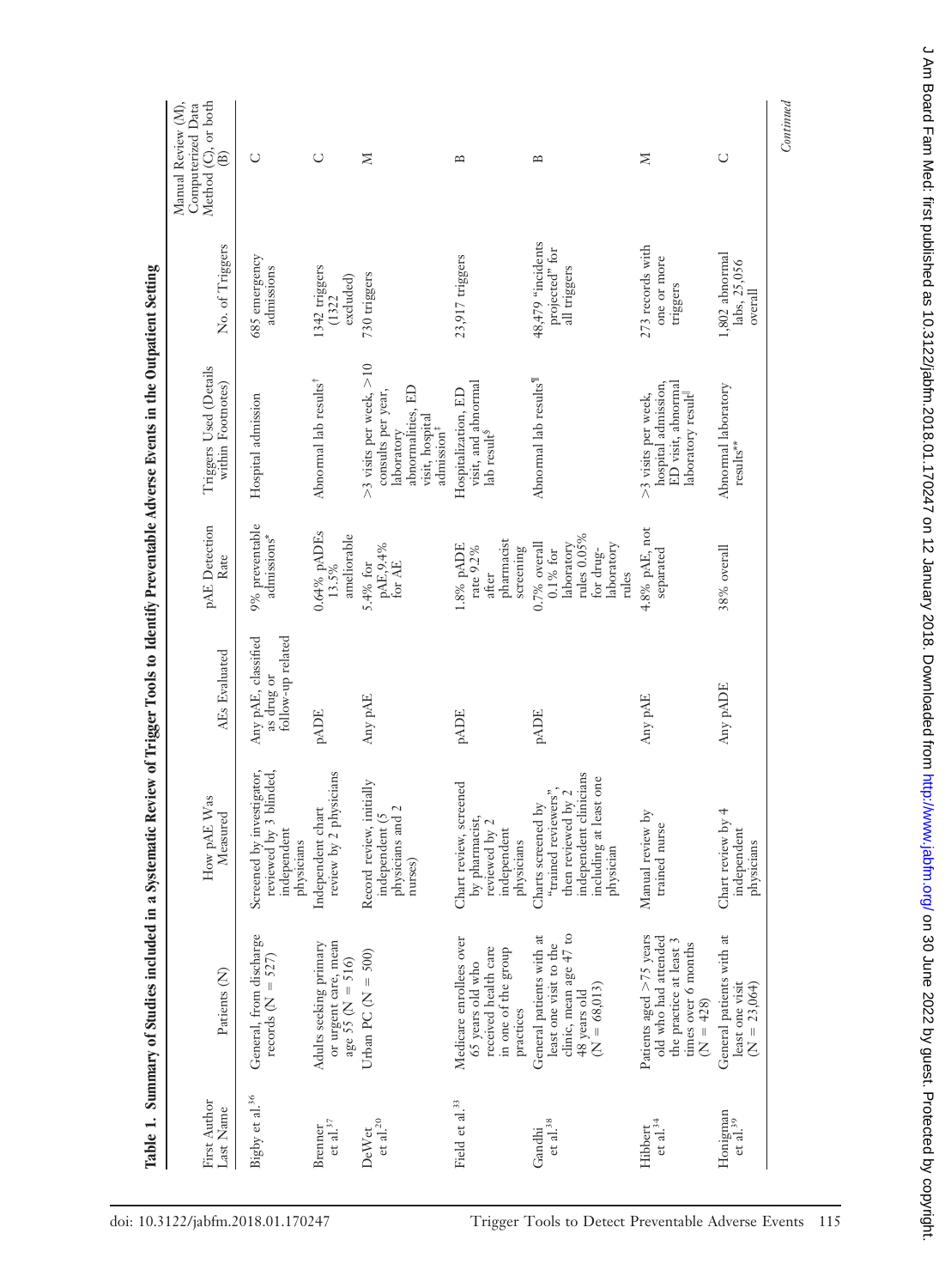| Method (C), or both<br>Manual Review (M),<br>Computerized Data<br>$\widehat{\mathfrak{B}}$ | U                                                                                                                 | O                                                                                                                    | $\cup$                                                                                               | N                                                                                                                                                                    | N                                                                       | N                                                                         | Continued |
|--------------------------------------------------------------------------------------------|-------------------------------------------------------------------------------------------------------------------|----------------------------------------------------------------------------------------------------------------------|------------------------------------------------------------------------------------------------------|----------------------------------------------------------------------------------------------------------------------------------------------------------------------|-------------------------------------------------------------------------|---------------------------------------------------------------------------|-----------|
| No. of Triggers                                                                            | Undear                                                                                                            | 507 patients with<br>events related<br>untoward<br>to missed<br>cancer                                               | polypharmacy<br>2,883 patients<br>with                                                               | 468 triggers                                                                                                                                                         | 433 triggers                                                            | medications,<br>medications<br>8250 > 10<br>18,495 > 6                    |           |
| Triggers Used (Details<br>within Footnotes)                                                | admission related to<br>also monitored for<br>Abnormal lab (INR),<br>ED or hospital<br>warfarin use <sup>††</sup> | Hospital admission for<br>missed cancer<br>diagnosis <sup>##</sup>                                                   | Polypharmacy <sup>\$\$</sup>                                                                         | >3 consults, medication<br>admission, ED visit,<br>change, hospital<br>abnormal<br>$\rm labs^{\rm T\!T}$                                                             | Abnormal laboratory<br>$_{\rm results}$                                 | Polypharmacy***                                                           |           |
| pAE Detection Rate                                                                         | Approximately 13%                                                                                                 | cancer 92% for<br>84% for breast<br>rectal cancer                                                                    | $29.3\%$ (Sensitivity =<br>$Specificity =$<br>57.9%,<br>48.9%)                                       | 7.7%, not separated                                                                                                                                                  | preventable, 87%<br>ameliorable), not<br>separated<br>0.9% (13%         | 24.8% for $>10$<br>medications<br>medications<br>$19.5\%$ for $>6$        |           |
| AEs Evaluated                                                                              | (harmful) pADE<br>warfarin use<br>related to<br>Grade C-I                                                         | related to missed<br>"Untoward event":<br>cancer diagnosis<br>inadequate care<br>hospitalization<br>due to           | (ambulatory care<br>hospitalizations)<br>hospitalizations<br>preventable<br>sensitive<br>Potentially | Any "patient safety<br>incident"                                                                                                                                     | related pADEs<br>interaction<br>Drug-drug                               | standard NHS<br>Scotland list<br>admissions,<br>defined by<br>Preventable |           |
| $\frac{r^{\mathcal{A} E}}{M \text{easured}}$<br>How pAE I                                  | hart reviewed by<br>Pharmacist, verified by<br>Chart reviewed 1<br>physician                                      | Chart review/screening<br>room<br>medical charts by<br>trained nurses or<br>medical record<br>$\operatorname{staff}$ | planning and research<br>(SPARCS: Statewide<br>Research database<br>cooperative)                     | physician trainees<br>Chart review by                                                                                                                                | consensus of majority<br>Manual review,<br>pharmacists<br>of at least 3 | Service<br>National Health<br>data                                        |           |
| Patients <sub>(N)</sub>                                                                    | All patients on warfarin                                                                                          | one of five predefined<br>General patients with<br>"untoward events"<br>$(N = 1,111)$                                | Nursing home residents<br>>60 years old with<br>CKD ( $N = 5,449$ )                                  | ischemic heart disease<br>345 patients >7 years<br>175 "high risk" patients<br>or homebound and<br>heart disease $(N =$<br>old with ischemic<br>with COPD or<br>520) | Patients $\geq 60$ years old<br>$(N = 433)$                             | Adults with long term<br>chronic conditions<br>$(N = 180, 815)$           |           |
| First Author<br>Last Name                                                                  | et al. $40$<br>Lederer                                                                                            | $\rm{et}$ al.<br><sup>41</sup><br>Macnee                                                                             | et al. $^{42}$<br>Mathew                                                                             | ${\rm et \; al.}^{35}$<br>McKay                                                                                                                                      | Obreli-neto<br>$\rm{et}$ al.<br>$^{43}$                                 | Payne et al. <sup>44</sup>                                                |           |

**Table 1. Continued**

Table 1. Continued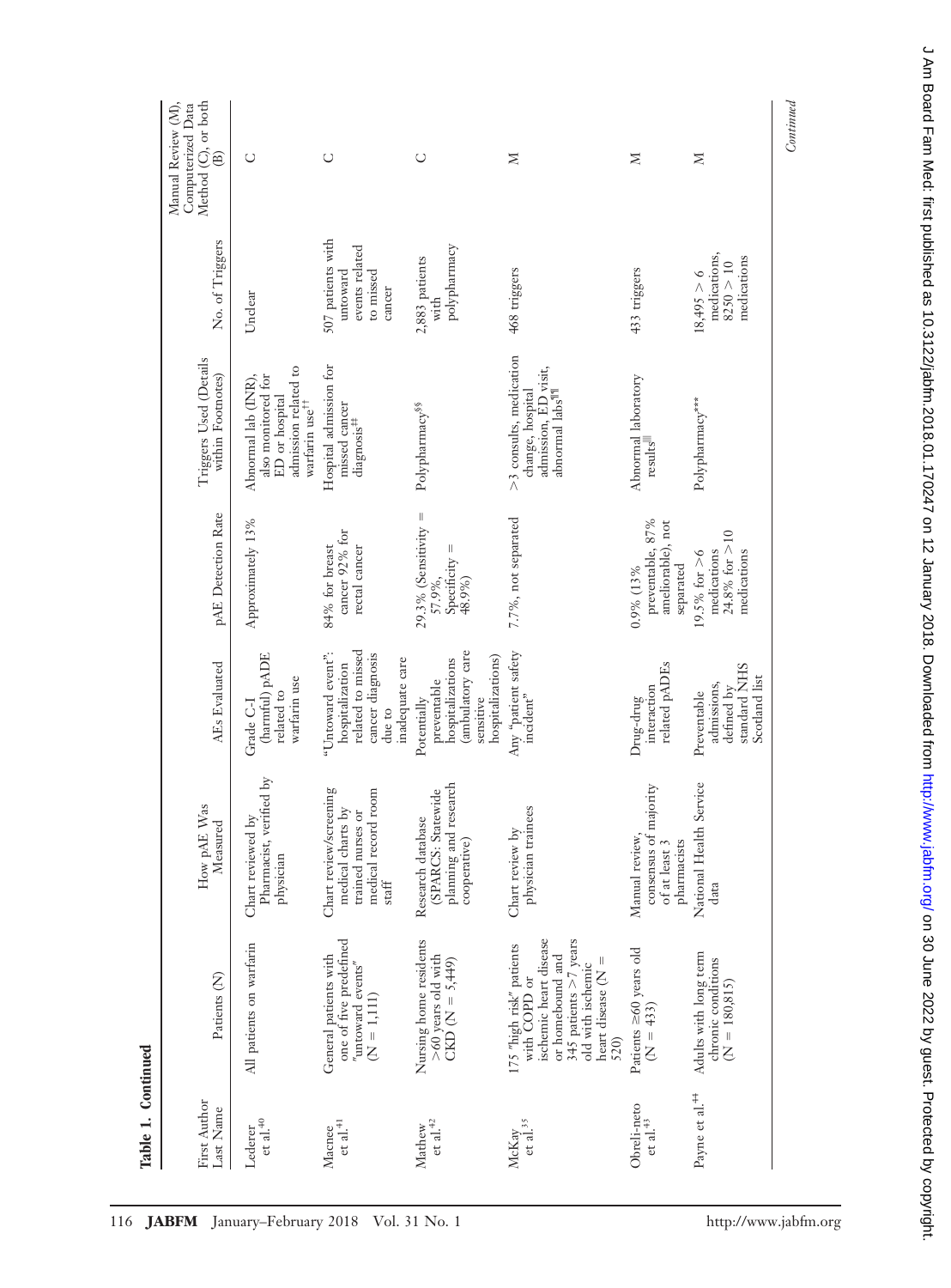| First Author<br>Last Name                            | Patients (N)                                                                                                                                                                                                                                                                                                                                                                                                                                                                                                                                                            | as<br>How pAE $W$<br>Measured                                                                                                                                                                                                                                                                                                                                                                                                                                                                                                                                                                                                                                                                                                                                                                                                                                                                                                                                                                                                                                                                                                                                                                                                                                         | AEs Evaluated | pAE Detection<br>Rate                                                                                                                                              | Triggers Used (Details<br>within Footnotes)                                                               | No. of Triggers                                                       | Method (C), or both<br>Manual Review (M),<br>Computerized Data<br>$\widehat{\mathfrak{B}}$ |
|------------------------------------------------------|-------------------------------------------------------------------------------------------------------------------------------------------------------------------------------------------------------------------------------------------------------------------------------------------------------------------------------------------------------------------------------------------------------------------------------------------------------------------------------------------------------------------------------------------------------------------------|-----------------------------------------------------------------------------------------------------------------------------------------------------------------------------------------------------------------------------------------------------------------------------------------------------------------------------------------------------------------------------------------------------------------------------------------------------------------------------------------------------------------------------------------------------------------------------------------------------------------------------------------------------------------------------------------------------------------------------------------------------------------------------------------------------------------------------------------------------------------------------------------------------------------------------------------------------------------------------------------------------------------------------------------------------------------------------------------------------------------------------------------------------------------------------------------------------------------------------------------------------------------------|---------------|--------------------------------------------------------------------------------------------------------------------------------------------------------------------|-----------------------------------------------------------------------------------------------------------|-----------------------------------------------------------------------|--------------------------------------------------------------------------------------------|
| Prescrire <sup>31</sup><br>Rev                       | surgical wards $(N =$<br>general medicine or<br>Discharged from<br>2,946)                                                                                                                                                                                                                                                                                                                                                                                                                                                                                               | Chart review                                                                                                                                                                                                                                                                                                                                                                                                                                                                                                                                                                                                                                                                                                                                                                                                                                                                                                                                                                                                                                                                                                                                                                                                                                                          | Any pAE       | 1.80%                                                                                                                                                              | Hospitalization <sup>+++</sup>                                                                            | hospitalized<br>2,946 patients                                        | Unclear                                                                                    |
| Singh et al. <sup>17</sup>                           | cardiovascular disease<br>Elderly patients with<br>$(N = 1,289)$                                                                                                                                                                                                                                                                                                                                                                                                                                                                                                        | unblended physician/<br>pharmacist teams<br>Chart review by                                                                                                                                                                                                                                                                                                                                                                                                                                                                                                                                                                                                                                                                                                                                                                                                                                                                                                                                                                                                                                                                                                                                                                                                           | <b>PADE</b>   | hospitalization<br>9.0% for ED<br>for abnormal<br>visit 30.6%<br>stop 16.3%<br>medication<br>laboratory<br>9.3% for<br>reviewed<br>24% in all<br>charts<br>.<br>Gr | visit, abnormal lab <sup>###</sup><br>hospitalization, ED<br>Medication stop,                             | 645 charts with<br>at least one<br>trigger, 383<br>reviewed<br>charts | N                                                                                          |
| INR, GFR, and Hgb.<br><sup>§§</sup> >12 medications. | ***Looked at polypharmacy for 4 to 6, 7 to 9, and >10 medications.<br><sup>‡</sup> Old version of IHI Tool included new allergy code, new "high<br><sup>§</sup> Drug levels, electrolytes, liver and kidney function, INR, blood<br><sup>t</sup> INR, SCr, BUN, AST, ALT, and TSH undetectable while on<br>"Also included subjective symptom review at follow-up visit.<br><sup>††</sup> INR > 3 (also included if patient received Vitamin K)<br><sup>t11</sup> All patients admitted in a specific region of France.<br>creatinine; TSH, thyroid stimulating hormone. | ADE, adverse drug event; AE, adverse event; ALP, alkaline phosphate; ALT, alanine transaminase; AST, aspartate transaminase; BUN, blood urea nitrogen; CKD, chronic kidney disease; COPD,<br>chronic obstructive pulmonary disease; ED, emergency department; Hgb, hemoglobin; GFR, glomerular filtration rate; ICD, International Classification of Diseases; HII, Institute for Healthcare<br>Improvement; INR, international normalized ratio; pADE, preventable adverse drug event; pAE, preventable adverse event; PC, primary care; PPV, positive predictive value; SCr, serum<br>##INR, TSH, SCr, BUN, ALT, AST, other labs with PPV < 5: drug levels, blood counts, K, Bili, ALP, C. difficile, HgbA1c, and antidote administration.<br>#Hospitalization for breast or colon cancer; also assessed appendicitis ectopic pregnancy, and birth complications.<br>"Also included ICD-diagnoses, free text note search, "miscellaneous rules"; potassium, INR, and SCr.<br>**Multiple abnormal labs, also included text searches, allergy codes, and ICD-9 codes.<br>priority code."<br>*2.2% due only to patient compliance, 6.8% due to iatrogenic or combination.<br>levothyroxine.<br>"Hgb and GFR; also included new allergy code, new "high priority code." |               |                                                                                                                                                                    | counts, TSH, C. difficile, and HbA1C, also included provider incident reports and electronic note review. |                                                                       |                                                                                            |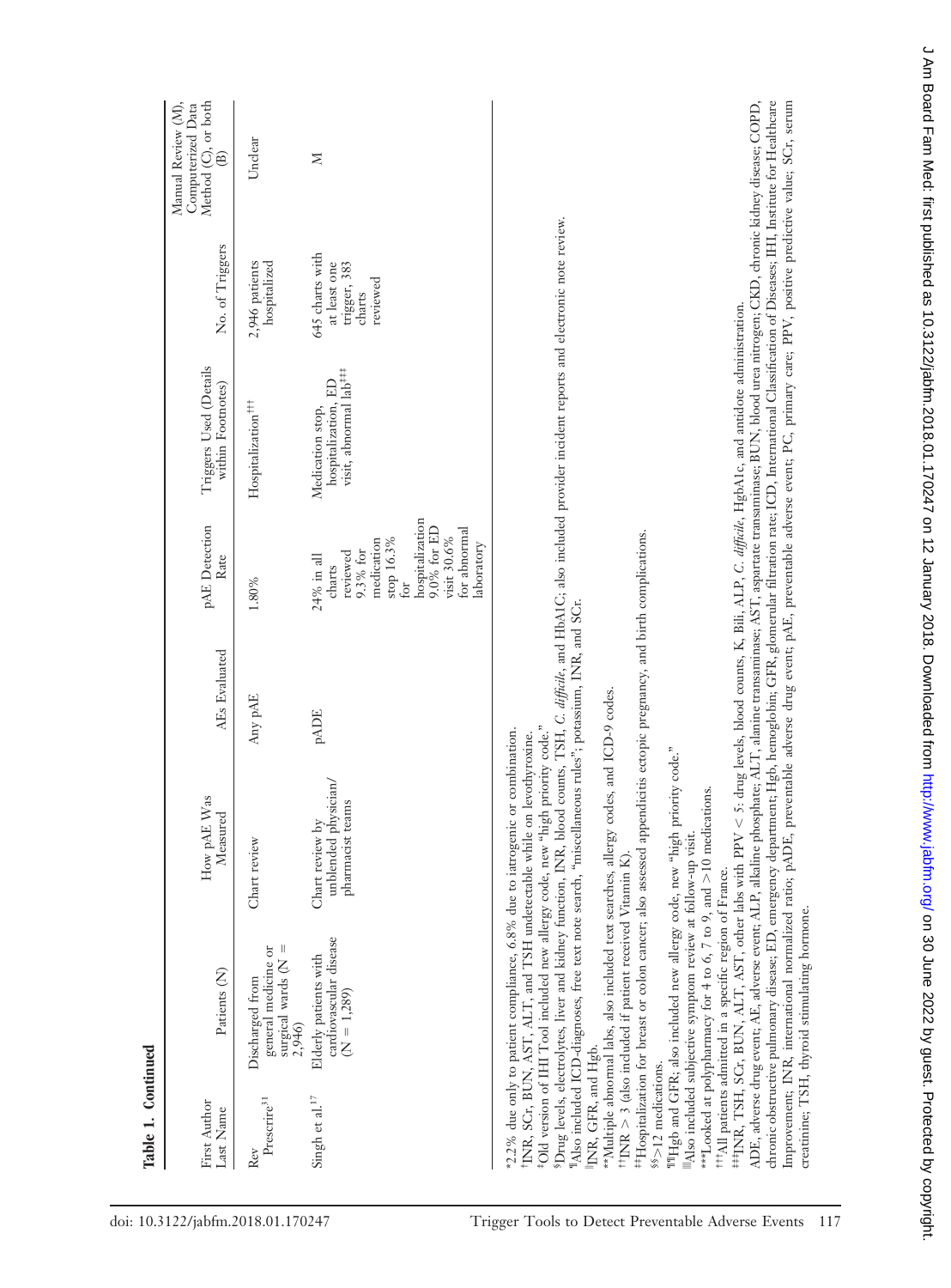agreement on initial independent selection of articles for further review was 97.4%. Interrater reliability using Cohen's Kappa was  $\kappa = 0.34$  (95% CI, 0.26 to 0.41). To identify other relevant articles, the reference sections of all included articles were checked by one of the authors (JD or NH). As we only included primary research studies in our systematic review, we checked reference sections of systematic reviews identified during the search for potentially relevant primary studies.

#### *Inclusion and Exclusion Criteria*

At the outset, we developed a comprehensive systematic review protocol, including operational definitions, inclusion and exclusion criteria, and search strategy details. Our operational definition of a trigger was "a signal for detecting likely AEs."28 Figure 1 illustrates the components of patient safety that factor into deliverables of medical care. A priori, we determined that although the IHI Outpatient Trigger Tool was designed to detect any AEs, the focus of our systematic review would be on pAEs to have a more clinically relevant impact. Because the reporting and assessment of AEs is highly variable, we determined that pAEs detected by any means in the outpatient setting would be eligible for inclusion. Preventability was assessed using the original description in the article and whether the study assessed for preventability.

Articles meeting all 3 of the following criteria were eligible for review: research that used any of the triggers identified in the IHI's Tool<sup>19</sup>, assessed pAEs by any means, occurred primarily in the primary care outpatient setting. There were a number of exclusion criteria, including articles that were non-English language, did not use outpatient data, did not assess preventability of AEs, greater than 50% pediatric patients, specialty-focused, fewer than 10 patients or case reports, or no primary data (reviews, systematic reviews, editorials, newsletters).

#### *Abstraction Process*

The team used an iterative process to develop and pilot test an abstraction form designed to confirm final eligibility for full review, assess article characteristics, and extract data relevant to the study. Each article was independently abstracted by 2 trained reviewers (JD and NH). These 2 reviewers along with 2 authors who were not involved in the abstraction process (HBF and MS) discussed and combined the 2 summaries into a final version. All abstraction dis-

agreements were minor and were resolved during discussions among all 4 reviewers. More than half of these were typographic or human error on the part of the reviewer. On rereading the article, a clear "correct" answer was found and agreed on.

#### *Quality Assessment*

Systematic review guidelines recommend the use of a measure of risk of bias within studies.<sup>27</sup> Heterogeneity among studies, including disparate methods and training of reviewers has been cited as a reason to forego quality assessment altogether.<sup>28</sup> In addition, there is no accepted standard for quality assessment of patient safety studies of this type. We used a tool from the National Heart, Lung, and Blood Institute (NHLBI) to assess the quality of the articles included in our review.29 It should be noted, though, that this tool is for use with observational studies in general, and not patient safety articles.<sup>29</sup> We therefore modified the tool and categorized the trigger as the exposure and the pAE as the outcome. As recommended by the developers of the tool, the results were not tallied, but the interpretation of the results and final categorizations of articles was based on the perceived overall risk of bias. According to statements from the Standards for Reporting of Diagnostic Accuracy Studies (STARD), scales that numerically summarize multiple components into a single number are misleading and unhelpful.<sup>30</sup> Thus, the authors applied the NHLBI Quality Assessment Tool and the STARD tool to our selected group of 15 articles to help characterize quality.<sup>29,30</sup> To make comparisons between the 2 tools comparable, the STARD checklist was transformed into a rating of good, fair, and poor using a cutoff of  $>75\%$  of applicable checklist items as a cutoff for good, and less than 60% for poor. No outliers were identified and all 15 were included in our review. This was done independently by 2 authors who met and agreed on categorization by consensus with little disagreement. Given the heterogeneity expected, it was determined that a funnel plot or other assessment of publication bias would be impossible.

# **Results**

Our initial search strategy identified 6,435 articles (Figure 2). After our initial review of titles and abstracts, we requested 158 full-text articles. Of these full-text articles, 10 fulfilled inclusion and exclusion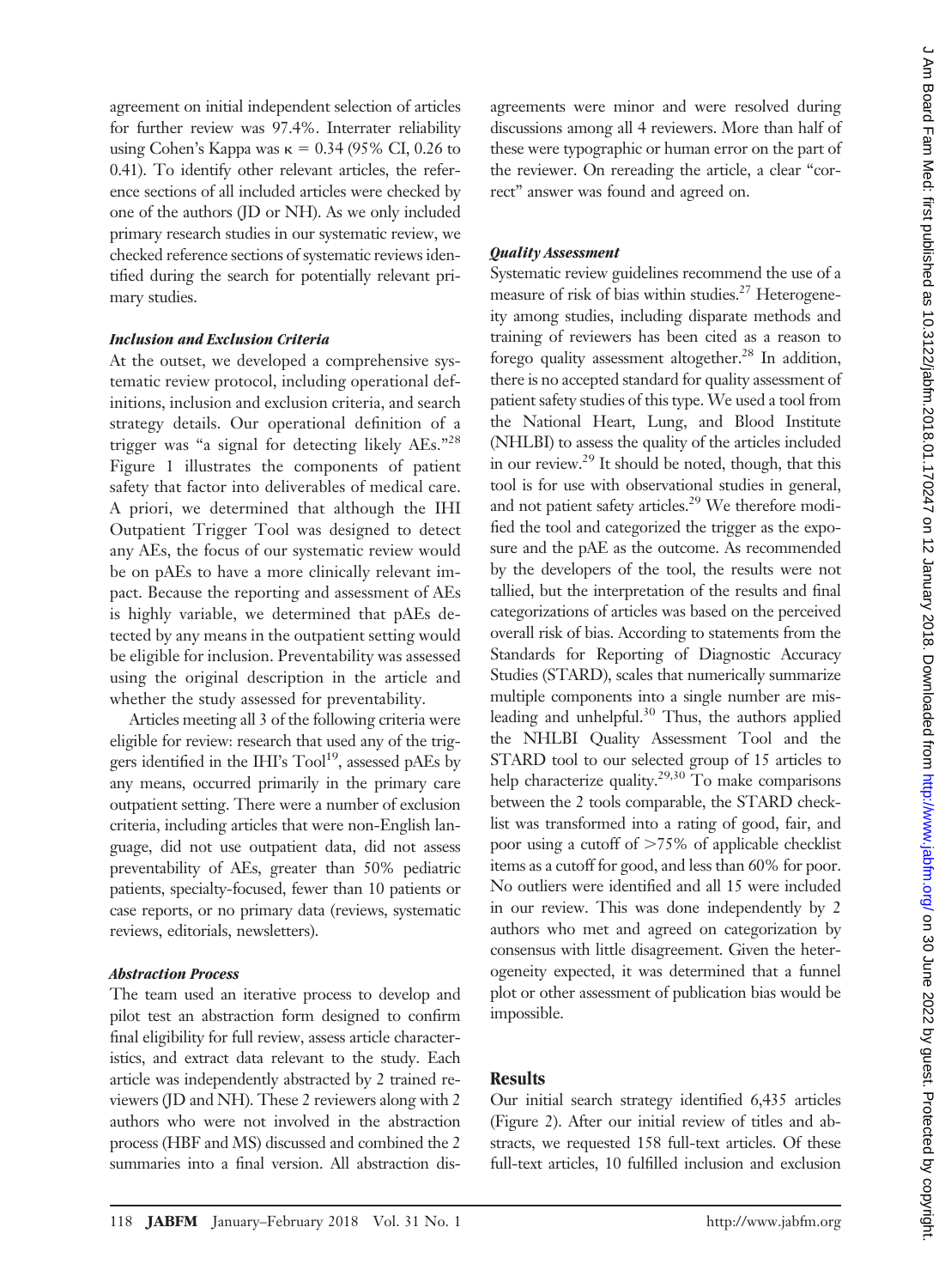

criteria and are included in this review. One review article was published in English but cited a study originally published in French.<sup>31</sup> We did obtain the original French study<sup>32</sup> and had it translated by a native French speaker to ensure the data in the English version was an accurate representation of the original study. In addition, reviews of reference sections of included articles and relevant systematic reviews identified 4 new articles<sup>17,33–36</sup> for inclusion. Therefore, 15 studies with a total of 278,212 patients and 126,197 incidents of positive triggers were included in this review.17,20,31,33–45

4 articles identified from other sources (systematic reviews, reference sections, update)

> Of the 15 included studies, 9 were conducted in the United States, 3 in Scotland, and 1 each in Brazil, France, and Australia (Table 2). Eight studies were published since 2010 and 2 were published before 2000. Most were retrospective, but 3 were prospective. Most studies involved only 1 site, but the number ranged from 1 to 40.

# *Adverse Events*

15 articles included in

this review

Only 1 study evaluated a control group, using a case control methodology and a random selection of patients without a trigger.<sup>38</sup> Therefore, the quan-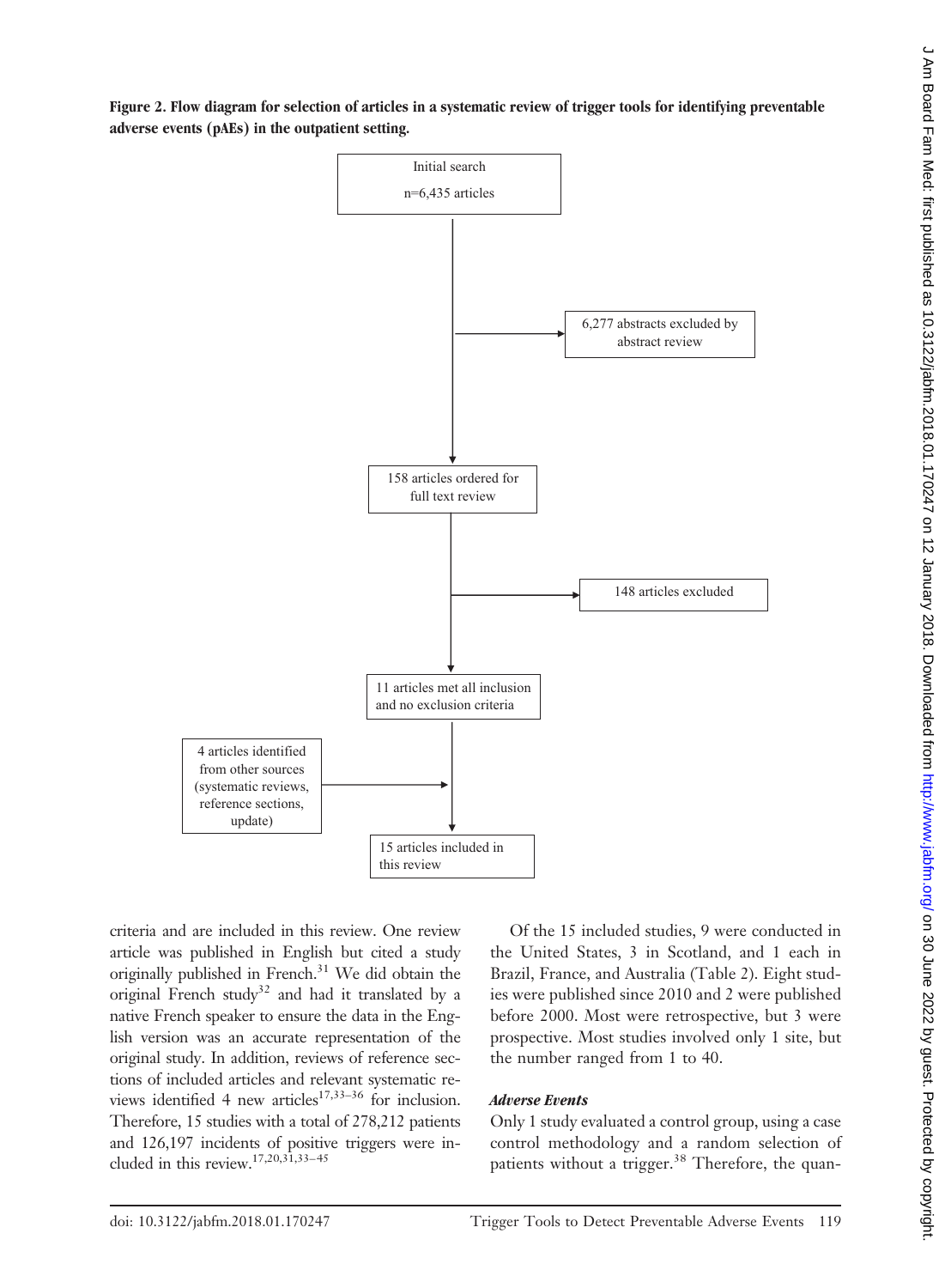| Trigger 1: new diagnosis of cancer                      | Treatment for cancer commonly requires surgery, chemotherapy, etc. This<br>type of care has risks for adverse events related to the care, such as<br>leukopenia from chemotherapy or surgical infection. Avoid wandering<br>into the issue of omission, which can occur easily. For example, failure<br>to do appropriate preventive measures and cancer diagnosis missed for a<br>year is not an adverse event as defined in this tool because it is not an<br>unintended consequence from care delivered. The tool is not meant to<br>evaluate the appropriateness of care, but rather to determine if an<br>adverse event did occur from the care which was delivered. |
|---------------------------------------------------------|---------------------------------------------------------------------------------------------------------------------------------------------------------------------------------------------------------------------------------------------------------------------------------------------------------------------------------------------------------------------------------------------------------------------------------------------------------------------------------------------------------------------------------------------------------------------------------------------------------------------------------------------------------------------------|
| Trigger 2: nursing home placement                       | Determine if the placement was the result of an event, such as over<br>sedation causing a fall and hip fracture or a surgical misadventure<br>requiring long-term care.                                                                                                                                                                                                                                                                                                                                                                                                                                                                                                   |
| Trigger 3: admission & discharge from<br>hospital       | Determine if the reason for admission was related to an event related to<br>any health care interaction, either inpatient or outpatient.                                                                                                                                                                                                                                                                                                                                                                                                                                                                                                                                  |
| Trigger 4: 2 or more consultants in a<br>year of review | Multiple consultants can be the result of a medical misadventure. Look for<br>unintended events from other care that required consultation with<br>others afterwards.                                                                                                                                                                                                                                                                                                                                                                                                                                                                                                     |
| Trigger 5: surgical procedure                           | Look for evidence of pulmonary embolism, deep vein thrombosis, wound<br>dehiscence, infection, hemorrhage, hematoma, etc.-- any of the<br>unintended events that can occur from surgery either while the patient<br>was in the hospital or after discharge.                                                                                                                                                                                                                                                                                                                                                                                                               |
| Trigger 6: ED visit                                     | Look for the reason for the visit, specifically for an adverse event related<br>to other care that required ED care or events related to the ED visit.                                                                                                                                                                                                                                                                                                                                                                                                                                                                                                                    |
| Trigger 7: Greater than 5 medications                   | Evidence exists that patients taking greater than 5 medications have a high<br>incidence of adverse medication events. Look for drug-drug interactions,<br>particularly over sedation or overmedication, and development of<br>toxicity.                                                                                                                                                                                                                                                                                                                                                                                                                                  |
| Trigger 8: physician change                             | Look for an abrupt change from a mid-level provider to a physician or out<br>of network referral. Was there an abrupt change in the physician in<br>charge? What might that reason be? Look for adverse events.                                                                                                                                                                                                                                                                                                                                                                                                                                                           |
| Trigger 9: complaint letter                             | Look to see if the complaint related to an event (i.e., request for the<br>waiver of co-payment, payment or concern about quality of care).                                                                                                                                                                                                                                                                                                                                                                                                                                                                                                                               |
| Trigger $10:$ >3 nursing calls in 1 week                | Calls might all be related to one event.                                                                                                                                                                                                                                                                                                                                                                                                                                                                                                                                                                                                                                  |
| Trigger 11: Abnormal Lab Value                          | Patients with results outside of range have greater risk of experiencing an<br>adverse event. The lab value itself is only a trigger, so look for evidence<br>of harm. Pay particular attention to lab values related to high-risk<br>medications, such as $INR > 6$ or Glucose <50.                                                                                                                                                                                                                                                                                                                                                                                      |

ED, emergency department; INR, International normalized ratio.

tification of the accuracy of the triggers is limited to the positive predictive value (PPV). The value ranged widely from 0.05% for drug laboratory rules<sup>39</sup> to 92% for hospitalization for new rectal cancer.42 The PPV of polypharmacy ranged from 19.5% to 29.3% (depending on the number of medications used to define polypharmacy), for laboratory abnormalities ranged from  $0.05\%$ <sup>39</sup> to  $30.6\%$ <sup>36</sup>, for hospital admissions ranged from  $1.8\%$ <sup>33</sup> to  $9\%$ <sup>37</sup>, and for combined tools ranged from  $1.8\%$ <sup>33</sup> to 24%.<sup>36</sup> International normalized ratio (INR), in general, had a particularly high detection rate of adverse drug event (ADEs), as high as  $96\%$  in 1 study.<sup>38</sup>

The overall detection of AEs in the samples studied varied widely, from  $1.4\%$ <sup>39</sup> to  $14.6\%$ <sup>38</sup> (Table 2). In the 2 studies that examined fixable (ameliorable) events, all the AEs that were not prevent-

able were ameliorable.<sup>38,44</sup> The most commonly studied pAEs were medication related (preventable adverse drug events).  $33,36,38-41,44$  Preventable or unplanned hospital admission was the second most commonly studied type of pAE.<sup>42,43,45</sup> Three studies looked at any type of pAE identified in the chart.20,31,34,35,37

The most commonly used method to identify pAEs was chart review.<sup>20,31,33–44</sup> Four studies used physicians only as reviewers<sup>35,37,38,40</sup>, 3 used a combination of physicians and pharmacists.<sup>33,36,41</sup> 1 used nurses<sup>34</sup>, 1 used pharmacists<sup>44</sup>, and 1 used a combination of physicians and nurses<sup>20</sup>, 5 studies used more than 1 reviewer and all these used at least 2 independent reviewers.<sup>20,33,37-39</sup> Interrater reliability of chart review was assessed in 4 stud $ies^{33,37,40,44}$  and ranged from a Cohen's kappa of  $0.33^{37}$  to  $0.89^{44}$  Bigby et al<sup>37</sup> showed an intrarater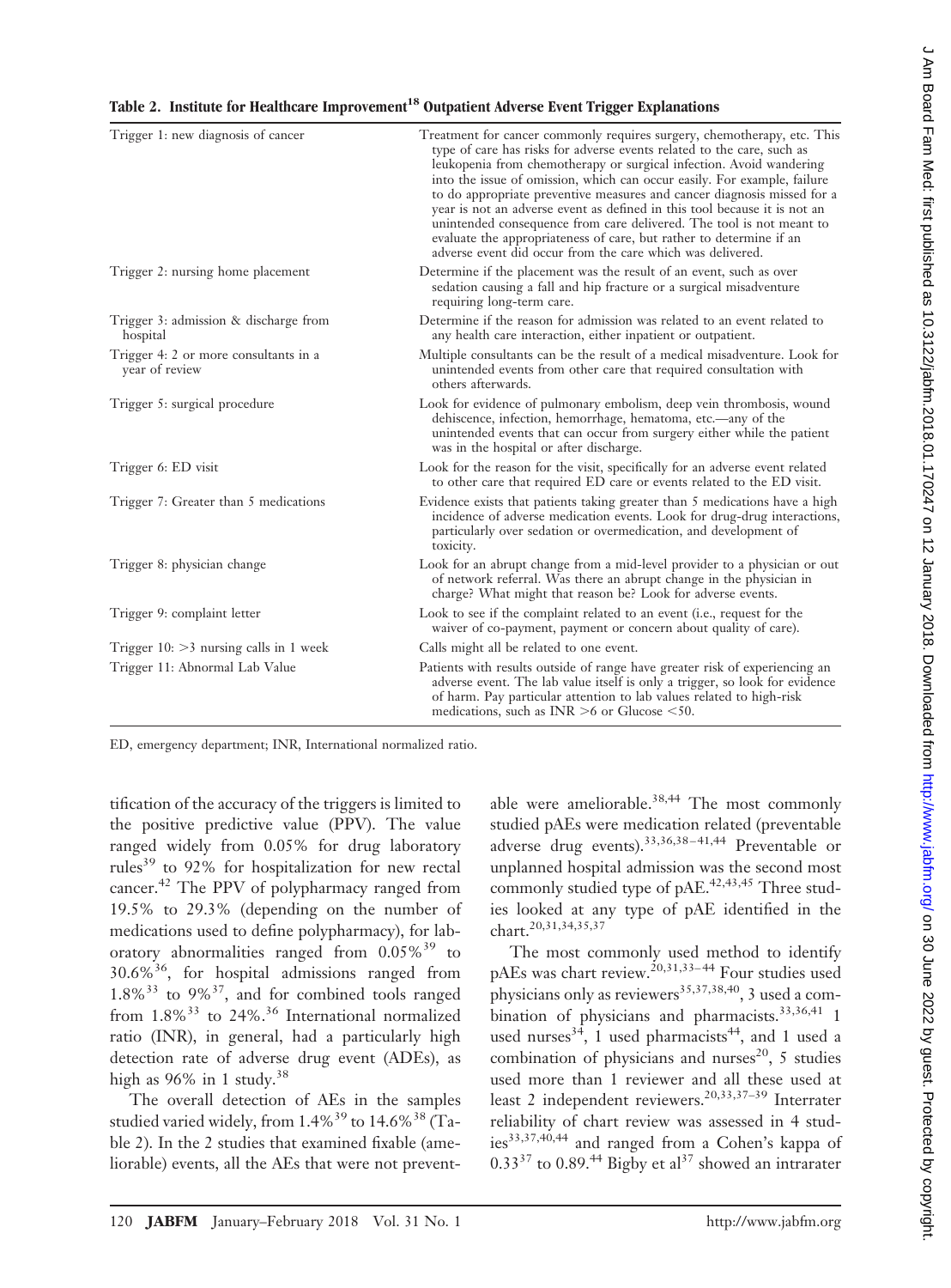reliability from 0.34 to .75 ( $P < .05$ ). All 3 studies showed that interrater agreement on presence of an AE was higher than agreement on preventability/ causation. Besides chart review, the other methods to identify pAEs included information from a research database<sup>43</sup> and public data for the National Health System.<sup>45</sup>

#### *Triggers*

The incidence of triggers in a random cohort of charts ranged from  $45.6\%$  (507/1111)<sup>42</sup> to 1 study that had 1342 triggers in 622 episodes of care<sup>38</sup> (Table 2). Several studies cited the same patients having multiple triggers within a given period of review. Honigman et al<sup>39</sup> noted that "The relationship between computer-identified incidents and ADEs was often 'many to 1'." Across all studies, most of the triggers were identified by either computerized notification (8/14; 57.1%) or manual record review (6/14; 42.9%). One study also interviewed patients, in addition to manually obtaining lab values from the primary care physician.<sup>44</sup>

Several triggers in the IHI trigger tool were not used in any of the included studies: nursing home placement, surgical procedure, physician change, and complaint letter. Several studies assessed more than 1 of the triggers at the same time, but none of the studies used all of them. The most IHI triggers used in a study was 5. Eight studies<sup>17,20,33,36,39,40,42,44</sup> paired triggers from the IHI tool with other triggers, such as free text searches of charts<sup>33,39,40</sup>, new allergy or "high-priority" codes<sup>20,35,40</sup>, ICD-9 codes<sup>39,40</sup>, antidote administration<sup>33,36</sup>, symptom review<sup>44</sup>, and incident reporting.<sup>33</sup>

Triggers that were studied individually included lab abnormality<sup>38-40,44</sup>, polypharmacy<sup>43,45</sup>, and hospital admission. $31,37,42$  The definition of polypharmacy provided by the IHI tool is  $>5$  medications; however, studies in this review used numbers from 4 to  $12^{43,45}$  Lab abnormalities evaluated across all studies included international normalized ratio (INR), 33,34,36,38-41 creatinine<sup>17,33-36,38-41</sup>, hemoglobin<sup>17,33–36,40</sup>, potassium,<sup>33,36,39,40</sup> aminotransferase enzymes<sup>33,35,37</sup>, eosinophilia<sup>33,35,39</sup>, platelet count<sup>33,36,38</sup>, toxic drug levels<sup>33,36,40</sup>, bilirubin<sup>36,40</sup>, blood urea nitrogen<sup>36,38</sup>, hemoglobin A1 $c^{33,36}$ , thyroid-stimulating hormone (TSH) $^{36,38}$ , positive *C. difficile*33,36, and white blood cell count.<sup>40</sup> Brenner et al<sup>37</sup> found no patients with an undetectable TSH while on levothyroxine and

Singh et al<sup>17</sup> found that toxic drug levels, hemoglobin, platelet count, eosinophilia, potassium, bilirubin, alkaline phosphatase, hemoglobin A1c, and *C. difficile* had incredibly low PPVs.

#### *Related Findings*

Several studies had findings that were related to our research question and would be interesting to those interested in studying triggers further. Elderly patients were often the focus of many studies<sup>17,33–36,43,44</sup>, and 4 studies found that older patients were more likely to have pAEs.<sup>20,37,43,45</sup> One study that utilized 2 sites found that while implementation at 2 sites were successful, there were variable rates in success of using abnormal laboratory values in identifying pAEs across 2 sites.<sup>36</sup> Bigby et al<sup>36</sup> found that 9% of emergency admissions were preventable: 6.8% due to a combination of iatrogenic and patient factors, and 2.2% due exclusively to patient factors, for example, noncompliance. Brenner et  $al^{37}$  noted "that most ADEs [not only preventable ones] occurred during the self-management and monitoring stages of medication use, rather than being prescribing or dispensing errors"; however, Singh et  $al<sup>17</sup>$  noted that preventable ADEs "most commonly originated during the prescribing or administration of medications." Payne et al<sup>44</sup> found that number of conditions/ diagnoses was more predictive of preventable hospitalization than number of medications.

Of the studies, 4 reported average time to collect  $data^{20,34,36,42}$ , and none reported cost involved in detecting either the triggers or both the pAEs and the triggers. In 1 study by Macnee et  $al<sup>41</sup>$ , the initial time investment from information technology to establish a computerized tool to detect hospital admissions for cancer ranged from "a few hours to 2 days" across 5 clinical sites. The maximum time reported to review the outpatient records for pAEs of about 20 minutes per record.<sup>35</sup> One study reported that the "duration of time taken was  $\alpha k$ ,"<sup>17</sup> while another reported, "...the low PPVs suggest that extensive investigator time will be required to use any of the sources investigated."<sup>33</sup>

#### *Quality Assessment*

Overall, quality assessment showed a moderate risk of bias. Using the NHLBI tool, we rated 4 articles (27%) as "Good,"<sup>20,38,40,45</sup> 6 (40%) as "Fair"<sup>33,35,36,39,43,44</sup>, and 5  $(33\%)$  as "Poor."<sup>17,31,37,41,42</sup> Using the STARD tool, we rated 4 articles  $(27%)$  as "good"<sup>33,36,38,40</sup>, 6 articles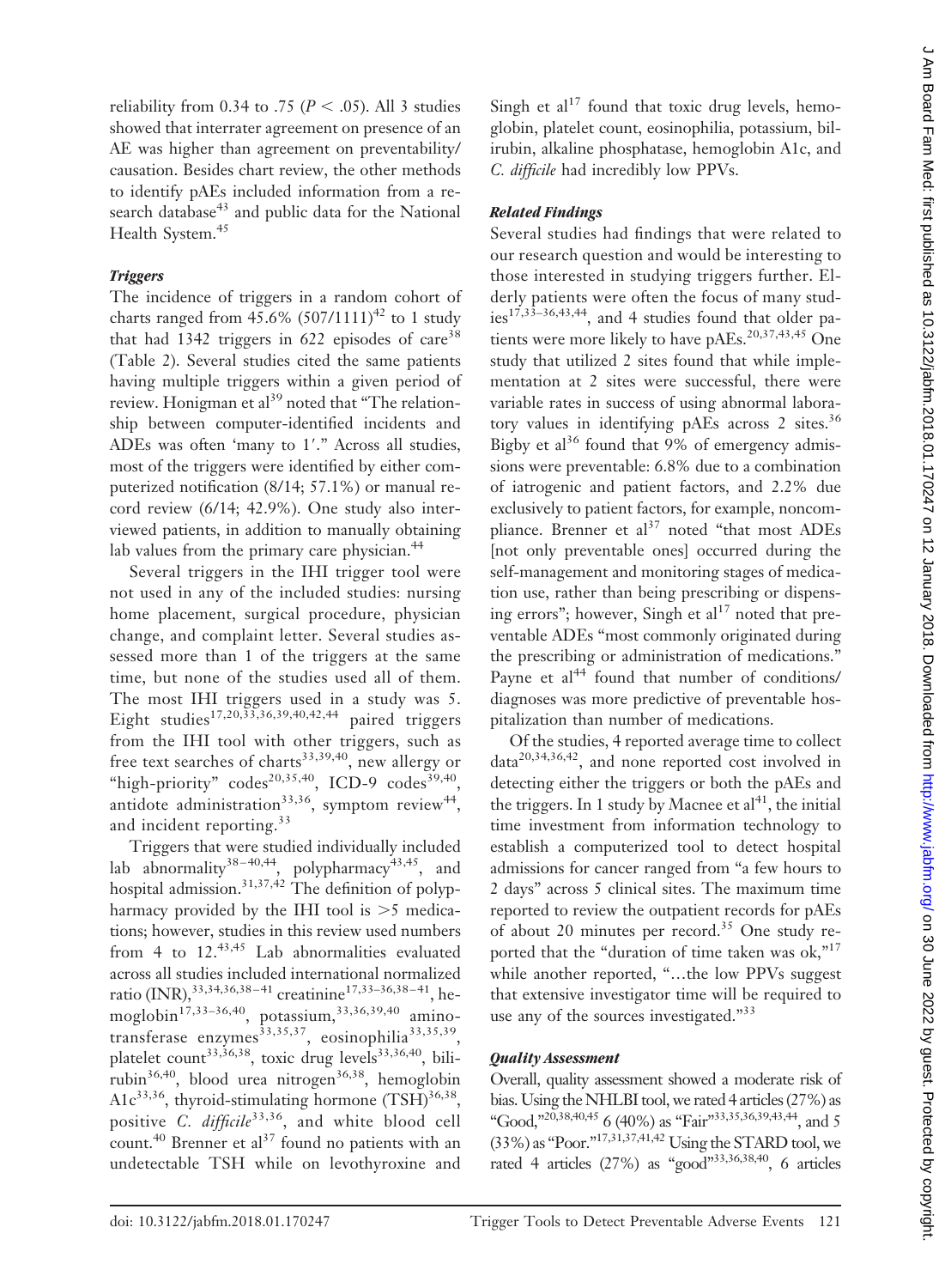(40%) as "fair"20,35,36,39,42–44, and 5 articles (33%) as "poor."31,37,41,43,45 Percent agreement among reviewers was 84%. Complete details are available from the authors on request.

# **Discussion**

An ideal trigger tool would efficiently detect, monitor, and measure harm and identify AEs. As studies have shown, trigger tools can identify a number of different levels of harm and are tailored to health care organizations and health professionals that can effectively use the tools in conjunction with other patient safety interventions. The IHI Global Trigger tool is among the more developed, recommended tools for health organizations. The tool was designed to help health organizations implement quality improvement approaches and complement other information sources regarding potential patient harm. Moreover, the ideal tool (or system of tools) would be able to detect AEs in advance thereby preventing harm.

#### *Summary of Findings*

Our study identified 15 articles that assessed the accuracy of any of the triggers in the IHI Tool in identifying pAEs in the general outpatient setting. The studies had a moderate risk of bias according to the NHLBI tool. The outcome measurements were remarkably heterogeneous and precluded our ability to quantitatively compare the studies. Our data suggest that accurate trigger tools remain elusive, primarily because of the high number of false positives detected with current tools. Certain items from the IHI tool had no studies on their accuracy in the primary care setting and deserve specific further research: nursing home placement, surgical procedure, change of physician, and patient complaint letter.

In another recent systematic review, the IHI Global Trigger Tool had only 4 studies conducted in the outpatient setting.<sup>21</sup> Despite this, the role of outpatient medical care in patient safety is being increasingly recognized as equally if not more important than that of inpatient medicine.<sup>3,4</sup> A different approach to identifying AEs in the outpatient setting is needed. Inpatient care can use a single admission as representative of an entire episode, whereas outpatient care is a time-limited representation of a continuum of care, much of which is unobserved. Identifying AEs in the outpatient set-

ting will require a combination of robust identification mechanisms such as trigger tools, scoring systems, chart reviews, and perhaps patient reporting.

#### *Comparison of Other Review Studies*

Robust outpatient safety programs will rest on such mechanisms but will need to address the barriers of time and cost.<sup>45</sup> Very few studies included in our study evaluated time or cost of implementing triggers. A successful trigger tool must add value and efficiency in identifying patients or charts that are a high risk of AEs. Preventable AEs are those that are currently actionable for improvement among family medicine clinicians. A recent systematic review summarized the rate of AEs in the outpatient setting and identified an overall median AE rate of 4% (range,  $\leq 1\%$  to 24%) in over 100 primary studies.25 A quality trigger tool should identify a significantly higher percentage of AEs than those that could be identified by random chart review. In addition, random chart review would undoubtedly miss relevant and preventable AEs. In our included studies, conclusions on the use of trigger tools for identifying pAEs varied. For example, DeWet et  $al<sup>20</sup>$  stated that "the tool may have greater utility as a research rather than an audit technique"; however, Macnee et al<sup>41</sup> stated that their approach "may be 1 of the most effective, low-cost methods of identifying critical occurrences in ambulatory care." Indeed, further work on improving the identification of AEs, including pAEs, is desperately needed. A systemic review by Hatoun et  $al<sup>23</sup>$  notes that "…trigger events are used increasingly in the inpatient setting, and although others now exist for ambulatory surgery, few exist for ambulatory primary care." To better understand the value of trigger tools, it will be important for future research to use control groups (like voluntary reported and random chart review) and to evaluate the time and cost necessary to identify triggers. Some combination of triggers and chart review and patient input in a standardized, multi-step process may also improve the accuracy of identification of pAEs.

#### *Implications*

This study was limited to the identification of pAEs to be more relevant to real practitioners looking to improve the safety of real practice. However, the concept of preventability is not well defined, let alone practical, for research purposes. There is of-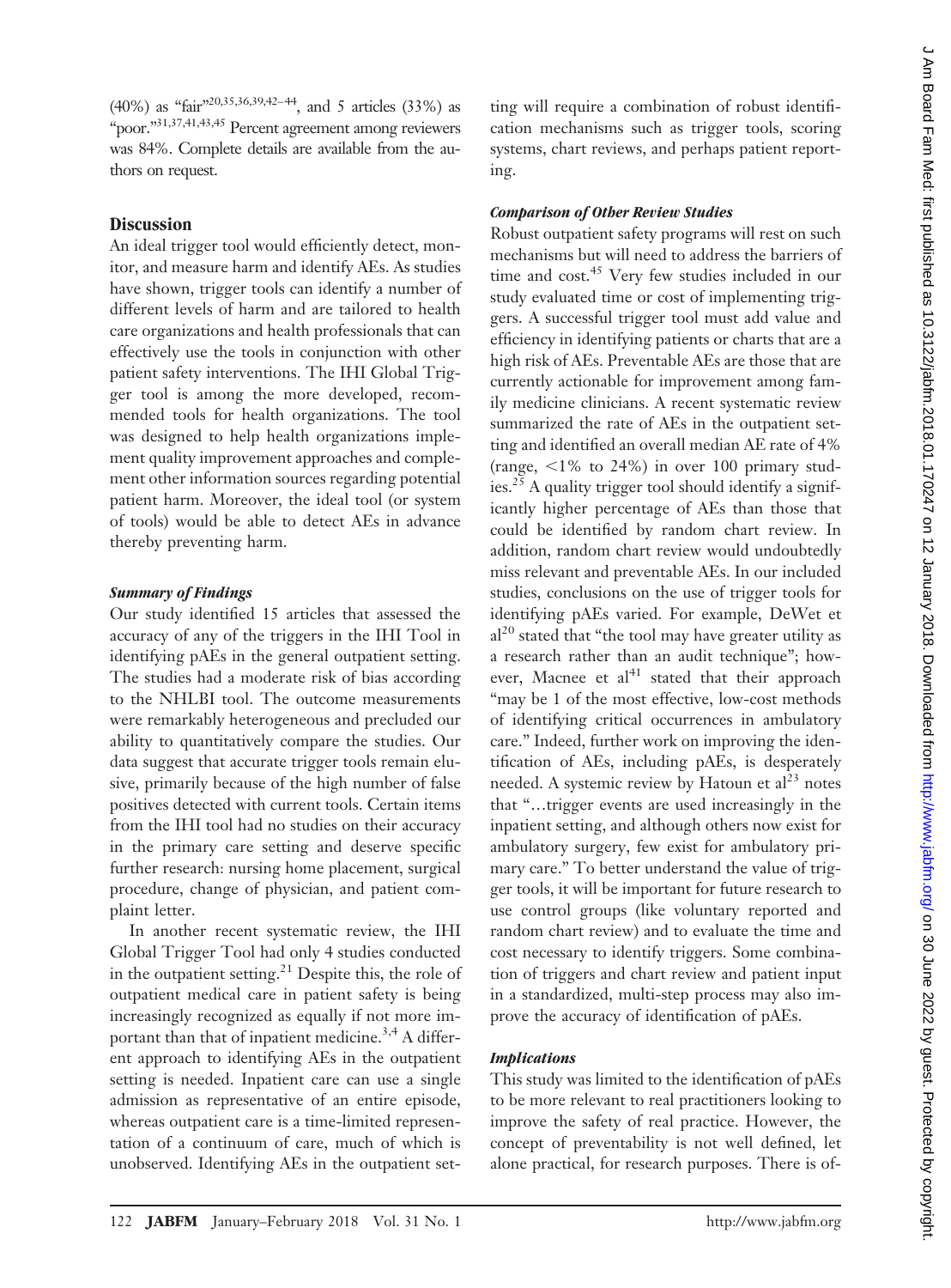ten confusion among both health-care practitioners and researchers about preventability. The determination of preventability and the value of pAEs versus AEs as a quality measure is a hotly debated topic in patient safety. $47$  Proponents of preventability assessment argue that the area for the greatest current potential improvement is in pAEs and that nonpreventable AEs are of little value. They also argue that the use of overall AEs as a measure of safety seems to overestimate the number of safety events that are preventable versus those that are inherent (as in the IOM reports).<sup>1,48,49</sup> pAEs are also the easiest errors for those who are unfamiliar with patient safety terminology to identify as areas for improvement. Those against the use of preventability measures cite that its assessment is unreliable<sup>50-52</sup>, the definition of preventable changes as technology and research evolve, most AEs are preventable<sup>53</sup>, and determinations of preventability fail to take into account the existing disease and surrounding circumstances.<sup>48</sup> To that end, our results do support the notion that reliability of preventability assessment is lower than that of AE identification, although the interrater reliability for both varied widely.

# *Limitations*

This review has limitations. First, we chose to focus our search on the triggers listed in the IHI Tool rather than a more comprehensive list. Various definitions of triggers and various methods of identifying pAEs limits the conclusions that can be drawn from this analysis, given that results could have been missed or misclassified. The possibility of missing potentially relevant articles always exists, although we used a robust search strategy, multiple databases, an a priori protocol, and a trained medical librarian to attempt to mitigate this, although publication bias is likely to be especially important as much of this work may be conducted under the banner of quality improvement. In addition, the quality, limited reporting, and heterogeneity of the original studies precluded formal meta-analysis and limited quality assessment. Finally, no minimum standards of effectiveness for trigger tools are established. Our authors agreed that a tool should identify more events (perhaps twice as many) as random chart review. Yet feasibility, a more subjective measure, matters a great deal and feasibility would depend on who was trying to use the tool and for what purpose.

## **Conclusion**

Given the limited data available, it is premature to endorse the universal use of the IHI Tool to identify outpatient pAEs. This work highlights a starting point for future research on the topic of patient safety in the outpatient primary care setting. Greater emphasis on patient safety research will help direct health care providers to consider the use of triggers to reduce barriers of cost and time associated with a large number of random chart reviews. An increased focus on identification of pAEs in the outpatient setting is urgently needed to improve patient safety.

The authors acknowledge the work of Kameron Brown for his help in obtaining and screening articles for this study.

*To see this article online, please go to: [http://jabfm.org/content/](http://jabfm.org/content/31/1/113.full) [31/1/113.full.](http://jabfm.org/content/31/1/113.full)*

#### **References**

- 1. Institute of Medicine. To err is human: Building a safer health system. Washington, DC: The National Academies Press, 2000.
- 2. Wachter RM. Patient safety at ten: Unmistakable progress, troubling gaps. Health Aff (Millwood) 2010;29:165–73.
- 3. Gandhi TK, Lee TH. Patient safety beyond the hospital. N Engl J Med 2010;363:1001–3.
- 4. Agency for Healthcare Research and Quality. Patient safety in ambulatory care. July 2016. Available from: https://psnet.ahrq.gov/primers/primer/16. Accessed June 17, 2017.
- 5. American Hospital Association. Chartbook: Trends affecting hospitals and health systems. Chart 3.9 and 3.10. Available from: [http://www.aha.org/research/](http://www.aha.org/research/reports/tw/chartbook/ch3.shtml) [reports/tw/chartbook/ch3.shtml.](http://www.aha.org/research/reports/tw/chartbook/ch3.shtml) 2016. Accessed June 17, 2017.
- 6. Center for Disease Control and Prevention: National Center for Health Statistics. Ambulatory care use and physician office visits. June 13, 2016. Available from: [http://www.cdc.gov/nchs/fastats/](http://www.cdc.gov/nchs/fastats/physician-visits.htm) [physician-visits.htm.](http://www.cdc.gov/nchs/fastats/physician-visits.htm) Accessed June 17, 2017.
- 7. Brennan TA, Leape LL, Laird NM, et al. Incidence of adverse events and negligence in hospitalized patients. Results of the Harvard Medical Practice Study I. N Engl J Med 1991;324:370-6.
- 8. Thomas EJ, Brennan TA. Incidence and types of preventable adverse events in elderly patients: Population based review of medical records. Br Med J 2000;320:741– 4.
- 9. Hanskamp-Sebregts M, Zegers M, Vincent C, van Gurp PJ, de Vet HC, Wollersheim H. Measurement of patient safety: A systematic review of the reliability and validity of adverse event detection with record review. BMJ Open 2016;6:e011078.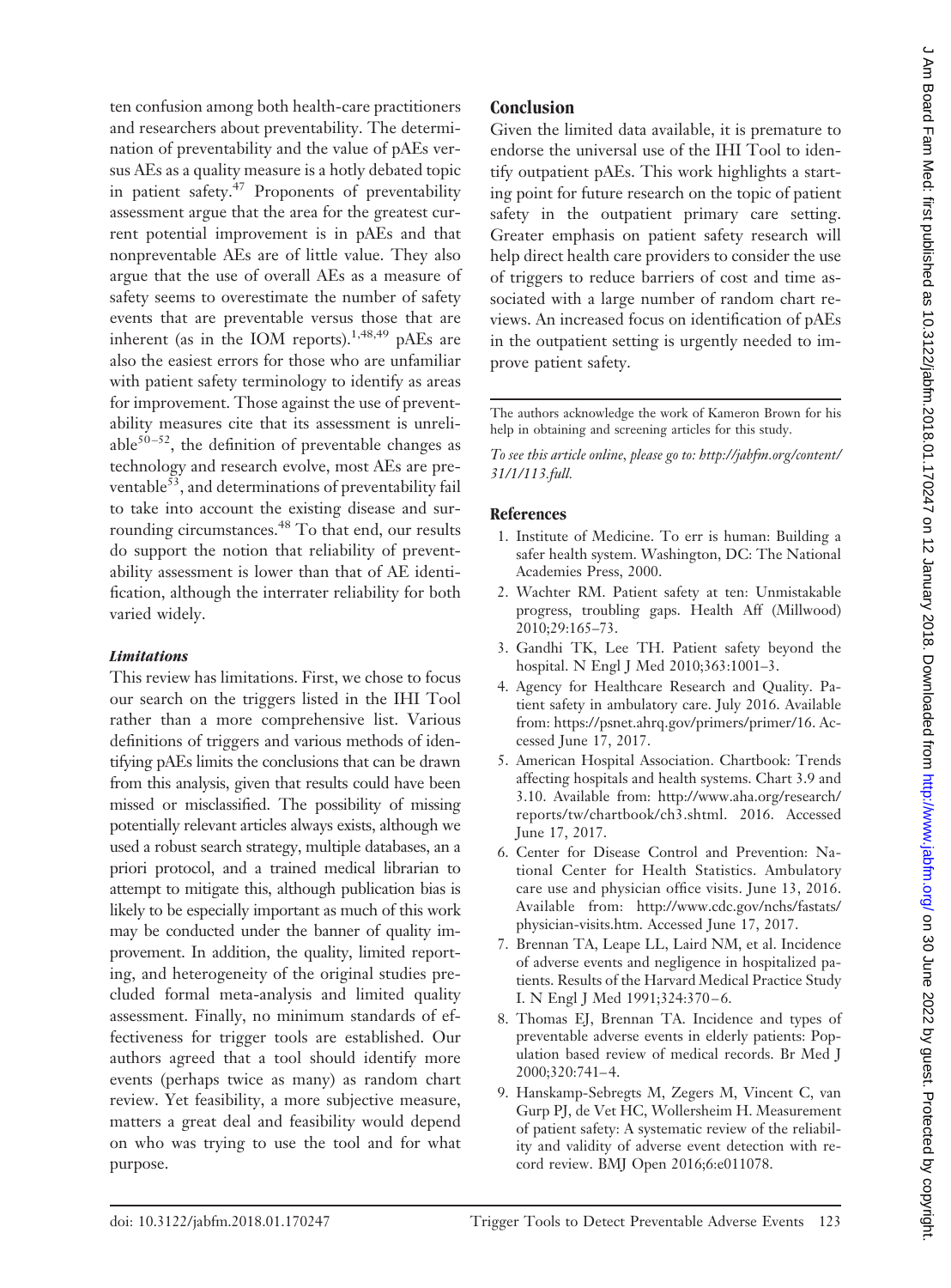- 10. Sari ABA, Sheldon TA, Cracknell A, et al. Sensitivity of routine systems for reporting patient safety incidents in an NHS hospital: Retrospective patient case note review. Br Med J 2007;334:79 – 82.
- 11. Cullen DJ, Bates DW, Small SD, Cooper JB, Nemeskal AR, Leape LL. The incident reporting system does not detect adverse drug events: A problem for quality improvement. Jt Comm J Qual Improv 1995; 21:541– 8.
- 12. Murff HJ, Patel VL, Hripcsak G, Bates DW. Detecting adverse events for patient safety research: A review of current methodologies. J Biomed Inform 2003;36(1–2):131–143.
- 13. Localio AR, Weaver SL, Landis JR. Identifying adverse events caused by medical care: Degree of physician agreement in a retrospective chart review. Ann Intern Med 1996;125:457– 64.
- 14. Resar RK, Rozich JD, Classen D. Methodology and rationale for the measurement of harm with trigger tools. Qual Saf Health Care 2003;12(Suppl 2):39 –45.
- 15. Spencer R, Cambell SM. Tools for primary care patient safety: A narrative review. BMC Fam Pract 2014;15:166.
- 16. National Health Service. The primary care trigger tool: practical guidance for GP team. Available from: [http://www.nes.scot.nhs.uk/media/6361/Primary](http://www.nes.scot.nhs.uk/media/6361/Primary%20Care%20Trigger%20Tool%20-%20Practical%20Guidance.pdf) [%20Care%20Trigger%20Tool%20-%20Practical](http://www.nes.scot.nhs.uk/media/6361/Primary%20Care%20Trigger%20Tool%20-%20Practical%20Guidance.pdf) [%20Guidance.pdf.](http://www.nes.scot.nhs.uk/media/6361/Primary%20Care%20Trigger%20Tool%20-%20Practical%20Guidance.pdf) 2010. Accessed June 17, 2017.
- 17. Singh R, McLean-Plunckett EA, Kee R, et al. Experience with a trigger tool for identifying adverse drug events among older adults in ambulatory primary care. Qual Saf Health Care 2009;18: 199 –204.
- 18. Institute for Healthcare Improvement. IHI Outpatient Adverse Event Trigger Tool. Available from: http://www.ihi.org/resources/Pages/Tools/ OutpatientAdverseEventTriggerTool.aspx. October 2006. Accessed June 17, 2017.
- 19. 1000 Lives. Tools for improvement: How to use trigger tools. April 2012. Available from: [http://www.](http://www.1000livesplus.wales.nhs.uk/sitesplus/documents/1011/T4I%20%284%29%20How%20to%20use%20Trigger%20Tools%20%28Feb%202011%29%20Web.pdf) [1000livesplus.wales.nhs.uk/sitesplus/documents/](http://www.1000livesplus.wales.nhs.uk/sitesplus/documents/1011/T4I%20%284%29%20How%20to%20use%20Trigger%20Tools%20%28Feb%202011%29%20Web.pdf) [1011/T4I%20%284%29%20How%20to%20use%20](http://www.1000livesplus.wales.nhs.uk/sitesplus/documents/1011/T4I%20%284%29%20How%20to%20use%20Trigger%20Tools%20%28Feb%202011%29%20Web.pdf) [Trigger%20Tools%20%28Feb%202011%29%20](http://www.1000livesplus.wales.nhs.uk/sitesplus/documents/1011/T4I%20%284%29%20How%20to%20use%20Trigger%20Tools%20%28Feb%202011%29%20Web.pdf) [Web.pdf.](http://www.1000livesplus.wales.nhs.uk/sitesplus/documents/1011/T4I%20%284%29%20How%20to%20use%20Trigger%20Tools%20%28Feb%202011%29%20Web.pdf) Accessed June 17, 2017.
- 20. de Wet C, Bowie P. The preliminary development and testing of a global trigger tool to detect error and patient harm in primary-care records. Postgrad Med J 2009;85:176 – 80.
- 21. Hibbert PD, Molloy CJ, Hooper TD, et al. The application of the Global Trigger Tool: A systematic review. Int J Qual Health Care 2016;28:640 –9.
- 22. Kizer KW, Stegun MB. Serious reportable adverse events in health care. In: Henriksen K, Battles JB, Marks ES, Lewin DI, eds. Advances in patient safety: From research to implementation (Volume 4: Programs, tools, and products). Rockville, MD: Agency for Healthcare Research and Quality (US); 2005.
- 23. Hatoun J, Chan JA, Yaksic E, et al. A systematic review of patient safety measures in adult primary care. Am J Med Qual 2017;32:237– 45.
- 24. Lydon S, Cupples ME, Murphy AW, Hart N, O'Connor P. A systematic review of measurement tools for the proactive assessment of patient safety in general practice. J Patient Saf 2017 Apr 4 [Epub ahead of print].
- 25. Panesar SS, deSilva D, Carson-Stevens A, et al. How safe is primary care? A systematic review. BMJ Qual Saf 2016;25:544 –53.
- 26. Tsang C, Majeed A, Aylin P. Routinely recorded patient safety events in primary care: A literature review. Fam Pract 2012;29:8 –15.
- 27. Moher D, Liberati A, Tetzlaff J, Altman DG. Preferred reporting items for systematic reviews and meta-analyses: The PRISMA statement. Int J Surg 2010;8:336 – 41.
- 28. Jüni P, Witschi A, Bloch R, Egger M. The hazards of scoring the quality of clinical trials for meta-analysis. JAMA 1999;282:1054 – 60.
- 29. National Heart, Lung, and Blood Institute. Quality assessment tool for observational cohort and crosssectional studies. March 2014. Available from: [https://www.nhlbi.nih.gov/health-pro/guidelines/](https://www.nhlbi.nih.gov/health-pro/guidelines/in-develop/cardiovascular-risk-reduction/tools/cohort) [in-develop/cardiovascular-risk-reduction/tools/](https://www.nhlbi.nih.gov/health-pro/guidelines/in-develop/cardiovascular-risk-reduction/tools/cohort) [cohort.](https://www.nhlbi.nih.gov/health-pro/guidelines/in-develop/cardiovascular-risk-reduction/tools/cohort) Accessed June 17, 2017.
- 30. Essential Items for Reporting Diagnostic Accuracy Studies. Stard-Statement.org, The EQUATOR Network, [www.stard-statement.org/.](http://www.stard-statement.org/) Accessed 1 Sept. 2017.
- 31. Ambulatory care in France: Too many adverse events. Rev Prescrire 2012;21:40-1.
- 32. Michel P, Quenon JL, Djihoud MA, Bru Sonnet R. Les événements indésirables liés aux soins extra-hospitaliers : Fréquence et analyse approfondie des causes (etude EVISA). Available from: [http://solidarites](http://solidarites-sante.gouv.fr/IMG/pdf/Rapport_EVISAfinal_17aout09.pdf)[sante.gouv.fr/IMG/pdf/Rapport\\_EVISAfinal\\_17](http://solidarites-sante.gouv.fr/IMG/pdf/Rapport_EVISAfinal_17aout09.pdf) [aout09.pdf.](http://solidarites-sante.gouv.fr/IMG/pdf/Rapport_EVISAfinal_17aout09.pdf) 2008. Accessed June 17, 2017.
- 33. Field TS, Gurwitz JH, Harrold LR, et al. Strategies for detecting adverse drug events among older persons in the ambulatory setting. J Am Med Inform Assoc 2004;11:492-8.
- 34. Hibbert P, Williams H. The use of a global trigger tool to inform quality and safety in Australian general practice: A pilot study. Aust Fam Physician 2014;43:723– 6.
- 35. McKay J, de Wet C, Kelly M, Bowie P. Applying the trigger review method after a brief educational intervention: potential for teaching and improving safety in GP specialty training? BMC Med Educ 2013;13:117.
- 36. Bigby J, Dunn J, Goldman L, et al. Assessing the preventability of emergency hospital admissions. A method for evaluating the quality of medical care in a primary care facility. Am J Med 1987;83:1031-6.
- 37. Brenner S, Detz A, López A, Horton C, Sarkar U. Signal and noise: Applying a laboratory trigger tool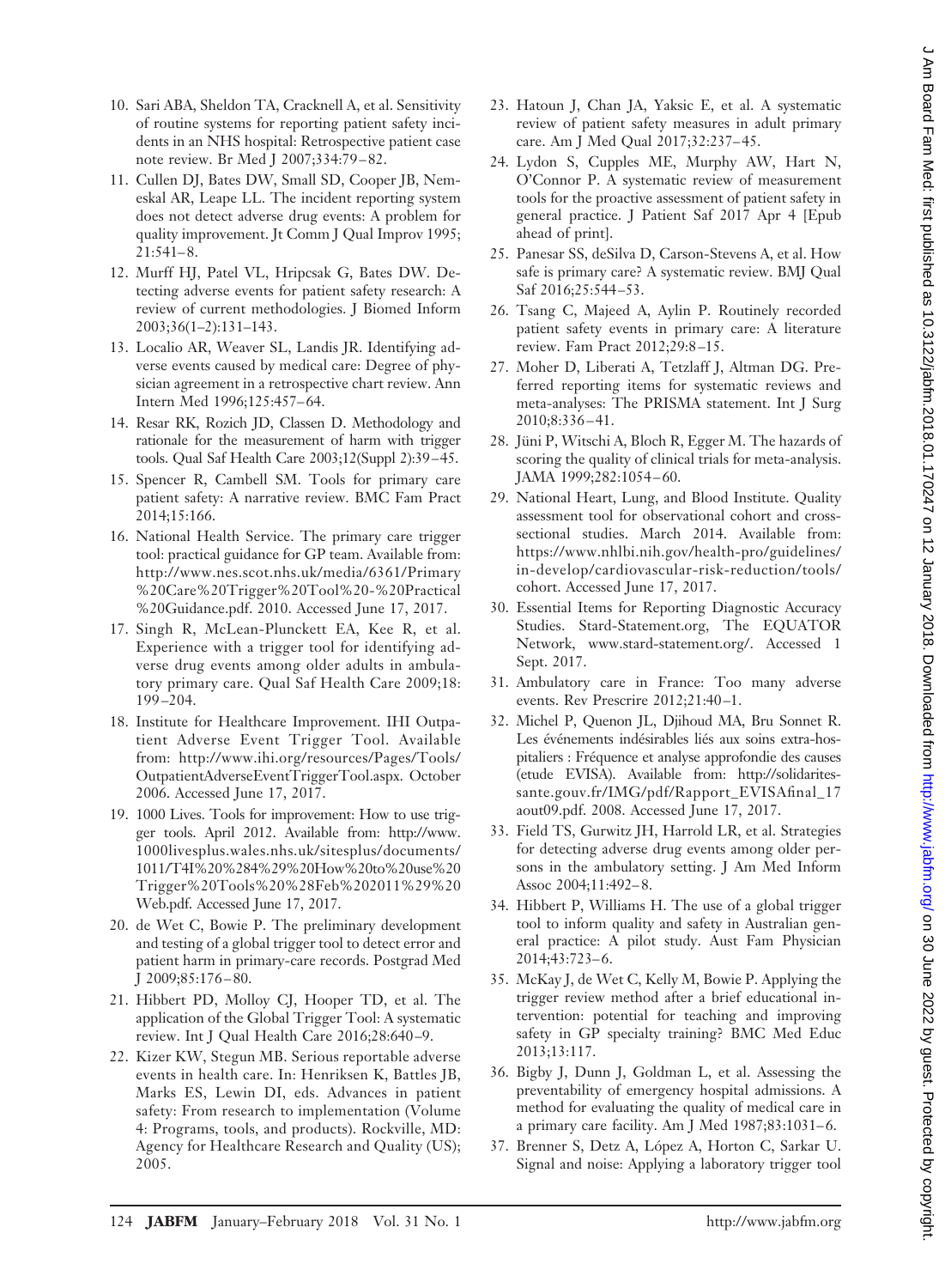to identify adverse drug events among primary care patients. BMJ Qual Saf 2012;21:670 –5.

- 38. Gandhi TK, Seger AC, Overhage JM, et al. Outpatient adverse drug events identified by screening electronic health records. J Patient Saf 2010;6:91-6.
- 39. Honigman B, Lee J, Rothschild J, et al. Using computerized data to identify adverse drug events in outpatients. J Am Med Inform Assoc 2001;8:254-66.
- 40. Lederer J, Best D. Reduction in anticoagulationrelated adverse drug events using a trigger-based methodology. Jt Comm J Qual Patient Saf 2005;31:  $313 - 8.$
- 41. Macnee CL, Penchansky R. Targeting ambulatory care cases for risk management and quality management. Inquiry 1994;31:66-75.
- 42. Mathew R, Young Y, Shrestha S. Factors associated with potentially preventable hospitalization among nursing home residents in New York State with chronic kidney disease. J Am Med Dir Assoc 2012; 13:337– 43.
- 43. Obreli-Neto PR, Nobili A, de Oliveira Baldoni A, et al. Adverse drug reactions caused by drug–drug interactions in elderly outpatients: A prospective cohort study. Eur J Clin Pharmacol 2012;68:1667–76.
- 44. Payne RA, Abel GA, Avery AJ, Mercer SW, Roland MO. Is polypharmacy always hazardous? A retrospective cohort analysis using linked electronic health records from primary and secondary care. Br J Clin Pharm 2014;77:1073– 82.
- 45. Agency for Healthcare Research and Quality. Measurement of patient safety. July 2016. Available from: https://psnet.ahrq.gov/primers/primer/35/

measurement-of-patient-safety. Accessed June 17, 2017.

- 46. Pronovost P. Improving the value of patient safety reporting systems. In: Henriksen K, Battles JB, Keyes MA, Grady ML, eds. Advances in patient safety: New directions and alternative approaches (Vol. 1: Assessment). Rockville, MD: Agency for Healthcare Research and Quality; 2008.
- 47. Chaho A. To pay or not to pay: Medicare and the preventable adverse event: A rational decision of dangerous philosophical change. J Law Health 2009; 22:91–136.
- 48. Institute of Medicine. Crossing the quality chasm: A new health system for the 21st century. July 19, 2001. Available from: [http://www.iom.edu/CMS/](http://www.iom.edu/CMS/8089/5432.aspx) [8089/5432.aspx.](http://www.iom.edu/CMS/8089/5432.aspx) Accessed June 17, 2017.
- 49. Jha AK, Kuperman GJ, Teich JM, et al. Identifying adverse drug events: development of a computerbased monitor and comparison with chart review and stimulated voluntary report. J Am Med Inform Assoc 1998;5:305–14.
- 50. Van Doormaal JE, Mol PGM, Van Den Bemt PMLA, et al. Reliability of the assessment of preventable adverse drug events in daily clinical practice. Drug Saf 2008;17:645–54.
- 51. Michel P, Quenon JL, de Sarasqueta AM, Scemama O. Comparison of three methods for estimating rates of adverse events and rates of preventable adverse events in acute care hospitals. Br Med J 2004;328: 199 –204.
- 52. Rafter N, Hickey A, Condell S, et al. Adverse events in healthcare: Learning from mistakes. QJM 2015; 108:273–7.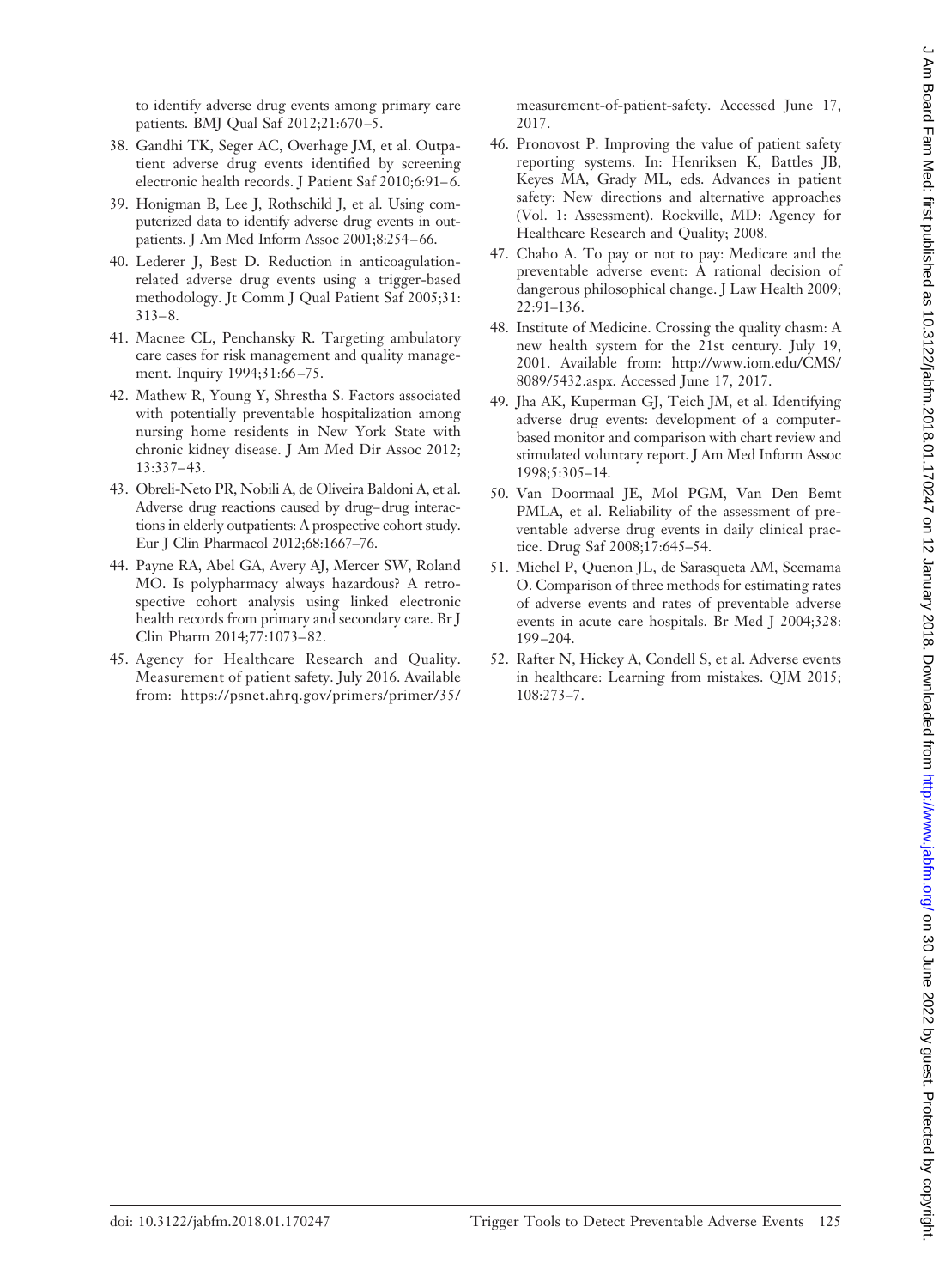| Section/topic                         | No.            | Checklist Item                                                                                                                                                                                                                                                                                                       |
|---------------------------------------|----------------|----------------------------------------------------------------------------------------------------------------------------------------------------------------------------------------------------------------------------------------------------------------------------------------------------------------------|
| Title                                 |                |                                                                                                                                                                                                                                                                                                                      |
| Title                                 | 1              | Identify the report as a systematic review, meta-analysis, or both.                                                                                                                                                                                                                                                  |
| Abstract                              |                |                                                                                                                                                                                                                                                                                                                      |
| Structured summary                    | 2              | Provide a structured summary including, as applicable: background; objectives; data<br>sources; study eligibility criteria, participants, and interventions; study appraisal<br>and synthesis methods; results; limitations; conclusions and implications of key<br>findings; systematic review registration number. |
| Introduction                          |                |                                                                                                                                                                                                                                                                                                                      |
| Rationale                             | 3              | Describe the rationale for the review in the context of what is already known.                                                                                                                                                                                                                                       |
| Objectives                            | $\overline{4}$ | Provide an explicit statement of questions being addressed with reference to<br>participants, interventions, comparisons, outcomes, and study design (PICOS).                                                                                                                                                        |
| Methods                               |                |                                                                                                                                                                                                                                                                                                                      |
| Protocol and registration             | 5              | Indicate if a review protocol exists, if and where it can be accessed (e.g., Web<br>address), and, if available, provide registration information including registration<br>number.                                                                                                                                  |
| Eligibility criteria                  | 6              | Specify study characteristics (e.g., PICOS, length of follow-up) and report<br>characteristics (e.g., years considered, language, publication status) used as<br>criteria for eligibility, giving rationale.                                                                                                         |
| Information sources                   | 7              | Describe all information sources (e.g., databases with dates of coverage, contact<br>with study authors to identify additional studies) in the search and date last<br>searched.                                                                                                                                     |
| Search                                | 8              | Present full electronic search strategy for at least one database, including any limits<br>used, such that it could be repeated.                                                                                                                                                                                     |
| Study selection                       | 9              | State the process for selecting studies (i.e., screening, eligibility, included in<br>systematic review, and, if applicable, included in the meta-analysis).                                                                                                                                                         |
| Data collection process               | 10             | Describe method of data extraction from reports (e.g., piloted forms,<br>independently, in duplicate) and any processes for obtaining and confirming data<br>from investigators.                                                                                                                                     |
| Data items                            | 11             | List and define all variables for which data were sought (e.g., PICOS, funding<br>sources) and any assumptions and simplifications made.                                                                                                                                                                             |
| Risk of bias in individual<br>studies | 12             | Describe methods used for assessing risk of bias of individual studies (including<br>specification of whether this was done at the study or outcome level), and how<br>this information is to be used in any data synthesis.                                                                                         |
| Summary measures                      | 13             | State the principal summary measures (e.g., risk ratio, difference in means).                                                                                                                                                                                                                                        |
| Synthesis of results                  | 14             | Describe the methods of handling data and combining results of studies, if done,<br>including measures of consistency (e.g., $I^2$ ) for each meta-analysis.                                                                                                                                                         |
| Risk of bias across<br>studies        | 15             | Specify any assessment of risk of bias that may affect the cumulative evidence (e.g.,<br>publication bias, selective reporting within studies).                                                                                                                                                                      |
| Additional analyses                   | 16             | Describe methods of additional analyses (e.g., sensitivity or subgroup analyses,<br>meta-regression), if done, indicating which were pre-specified.                                                                                                                                                                  |
| Results                               |                |                                                                                                                                                                                                                                                                                                                      |
| Study selection                       | 17             | Give numbers of studies screened, assessed for eligibility, and included in the<br>review, with reasons for exclusions at each stage, ideally with a flow diagram.                                                                                                                                                   |
| Study characteristics                 | 18             | For each study, present characteristics for which data were extracted (e.g., study<br>size, PICOS, follow-up period) and provide the citations.                                                                                                                                                                      |
| Risk of bias within<br>studies        | 19             | Present data on risk of bias of each study and, if available, any outcome level<br>assessment (see item 12).                                                                                                                                                                                                         |
| Results of individual<br>studies      | 20             | For all outcomes considered (benefits or harms), present, for each study: (a) simple<br>summary data for each intervention group (b) effect estimates and confidence<br>intervals, ideally with a forest plot.                                                                                                       |

**Appendix 1. Preferred Reporting Items for Systematic Reviews and Meta-Analyses Checklist\***

*Continued*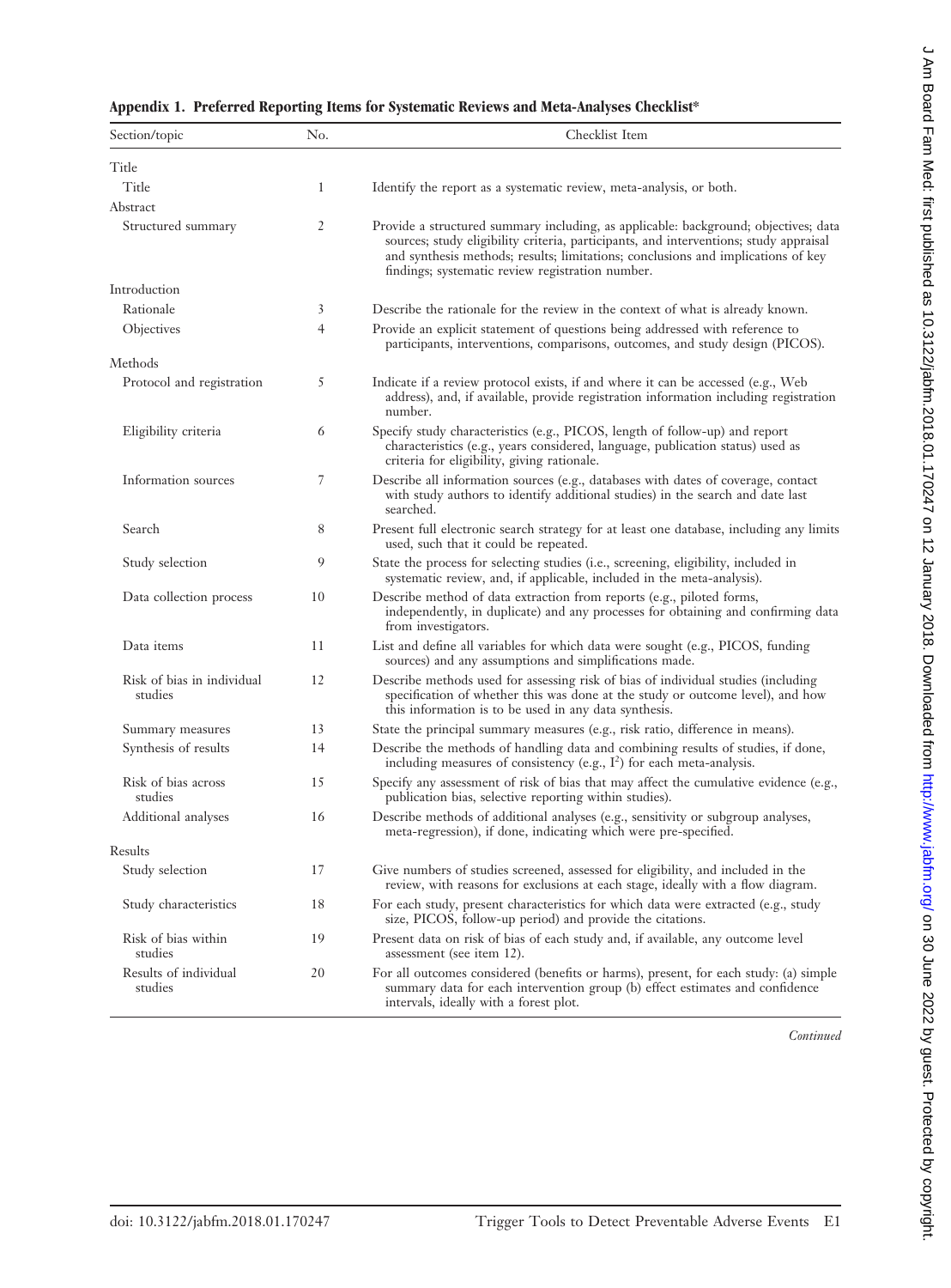#### **Appendix 1. Continued**

| Section/topic                  | No. | Checklist Item                                                                                                                                                                             |
|--------------------------------|-----|--------------------------------------------------------------------------------------------------------------------------------------------------------------------------------------------|
| Synthesis of results           | 21  | Present results of each meta-analysis done, including confidence intervals and<br>measures of consistency.                                                                                 |
| Risk of bias across<br>studies | 22  | Present results of any assessment of risk of bias across studies (see Item 15).                                                                                                            |
| Additional analysis            | 23  | Give results of additional analyses, if done (e.g., sensitivity or subgroup analyses,<br>meta-regression [see Item $16$ ]).                                                                |
| Discussion                     |     |                                                                                                                                                                                            |
| Summary of evidence            | 24  | Summarize the main findings including the strength of evidence for each main<br>outcome; consider their relevance to key groups (e.g., healthcare providers,<br>users, and policy makers). |
| Limitations                    | 25  | Discuss limitations at study and outcome level (e.g., risk of bias), and at review-<br>level (e.g., incomplete retrieval of identified research, reporting bias).                          |
| Conclusions                    | 26  | Provide a general interpretation of the results in the context of other evidence, and<br>implications for future research.                                                                 |
| funding                        |     |                                                                                                                                                                                            |
| Funding                        | 27  | Describe sources of funding for the systematic review and other support (e.g.,<br>supply of data); role of funders for the systematic review.                                              |

\*From [http://prisma-statement.org/PRISMAStatement/Checklist.aspx.](http://prisma-statement.org/PRISMAStatement/Checklist.aspx)

Moher D, Liberati A, Tetzlaff J, Altman DG, PRISMA Group. Preferred reporting items for systematic reviews and meta-analyses: The PRISMA statement. PLoS Med 2009;6(7):e1000097.

For more information, visit [www.prisma-statement.org.](http://www.prisma-statement.org)

PICOS, participants, interventions, comparisons, outcomes, and study design.